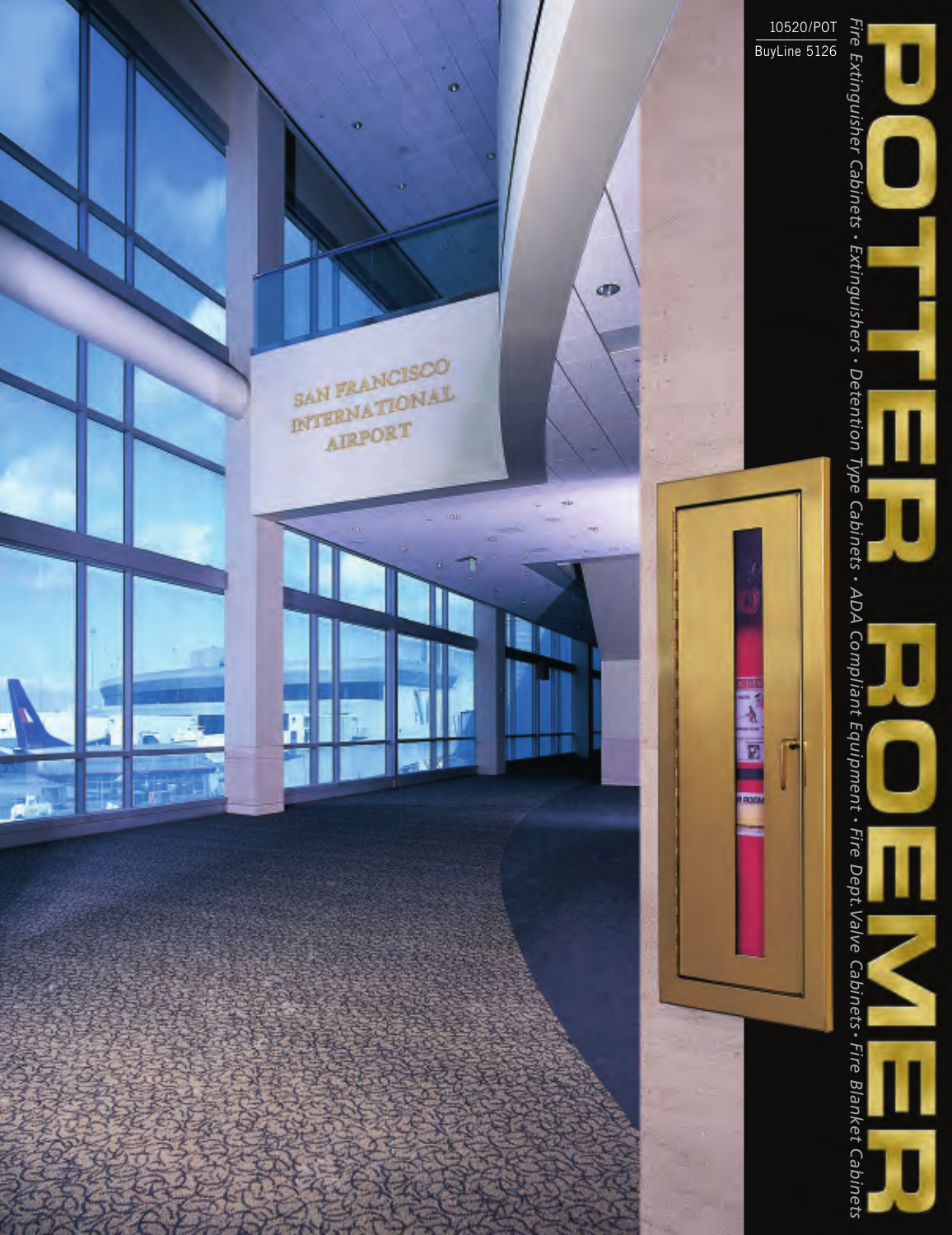## **DUR COMMITMENT**



Potter Roemer Headquarters in City of Industry, California.

### **Our 7th decade of innovation, quality and service.**

Operating from its new 110,000 sq. ft. ultra modern headquarters and manufacturing facility, Potter Roemer remains dedicated to its core business of fire protection equipment, while changing dramatically from the company that was founded in the 1930's.

Steeled by the rigors of world war, economic uncertainty, and the cyclical nature of the construction industry, we now enjoy a leadership position as a manufacturer of constructionrelated products and continue to grow.

### **Product improvement … and change.**

We look at product, not from the viewpoint of how it's always been, but rather how much better it can be. This approach produced the industry's first UL classified and listed extinguisher and valve cabinets, providing the assurance of the integrity of rated wall assemblies.

We then dared to change an industry. Potter Roemer's innovative, patented Break Rite® glazing system delivers greater safety for building occupants, greatly reduced liability for building owners and peace of mind for the specifier.

Our familiarity with, and knowledge of, the links connecting the owner, specifier and installer, makes us uniquely qualified to be responsive to every phase of the construction process.

Whether it's the custom capabilities necessary for the world's most renowned art museum in Los Angeles, the world's tallest buildings in Chicago and Kuala Lumpur, international airports on every continent, schools, churches or office buildings, we strive to exceed your expectations on every project.

#### **TABLE OF CONTENTS**

| Specification Guidelines3                |
|------------------------------------------|
| Fire-Rated Extinguisher Cabinets 4       |
| Break Rite® Extinguisher Cabinets 5      |
| Alta Series Extinguisher Cabinets 6      |
| Buena Series Extinguisher Cabinets7      |
| Dana Series Extinguisher Cabinets. 8     |
| Loma Series Extinguisher Cabinets 9      |
| Alta Series Valve Cabinets 10            |
| Buena Series Valve Cabinets. 11          |
| Dana Series Valve Cabinets 12            |
| Detention/Institution Series Cabinets 13 |
|                                          |
| Portable Fire Extinguishers 15           |
| Regulatory Information 16                |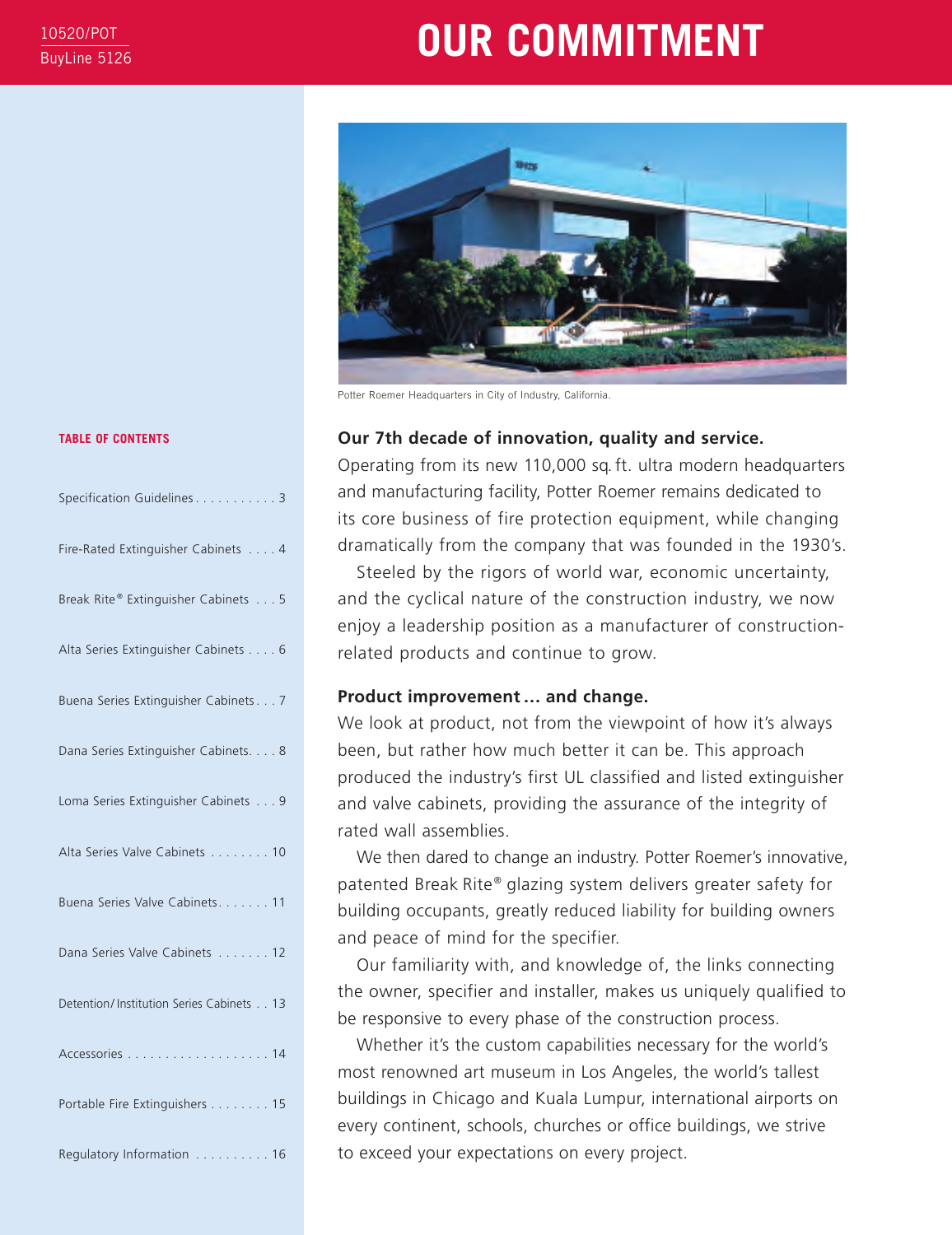# **SPECIFICATION GUIDELINES** BUSINES

**To specify a particular Potter Roemer product** — simply follow the steps on each product series page and select the appropriate model number and suffixes that meet the requirements of your project.

All Potter Roemer extinguisher and valve cabinet boxes are constructed from heavy-duty, cold-rolled steel for durability, and powder-coated with an electrostatically applied, thermally-fused, recoatable white polyester finish. Door material is determined by the series and /or model number selected.

Please also note that, in the interest of public safety and reduction of owner liability, Potter Roemer provides tempered safety glass exclusively, whenever glass is specified. Non-tempered single or double strength glass is no longer available in any Potter Roemer cabinet.

**DOOR STYLES AVAILABLE**



**-A** Full Glass



**-DVL** Duo Vertical Panel w/Lock



**-FP** Full Glass w/Flush Pull Handle



**-B** Full Break Glass



**-E** Center Break Glass



**-BA** Full Bubble w/Catch



**-D** Duo Panel



Duo Vertical Panel



**-F** Solid Flush Panel



**-BB** Full Bubble w/Cylinder Lock



Within each series you may select a range of materials and optional finishes for the door and frame. A diversity of door styles is available to meet any project requirement.

#### **METAL DOOR AND FRAME MATERIALS**

To select a finish, specify:

**STEEL**—Cold rolled steel with electrostatically applied, thermally-fused polyester coating with recoatable white finish.

**ALUMINUM**—Satin finish, clear polyestercoated.

**STAINLESS STEEL**— Number 304 stainless, with number 4 finish.

**BRASS**— Polished finish, clear polyestercoated.

#### **OPTIONAL DOOR AND FRAME FINISHES**

To further enhance these cabinets, you may choose a variety of optional glazing materials and lettering.

To select an optional finish, you must specify:

**STEEL**— Any available polyester color.

**ALUMINUM**—Light, Medium or Dark duranodic.

**STAINLESS STEEL**— Number 304 stainless, with number 8 mirror finish.

**BRASS**—Dark oxidized, oil rubbed.

**BRONZE**—U.S. Number 10 satin finish with clear polyester coating.

#### **OPTIONAL**

Rolled Radius available on recessed and semi-recessed (shown below). Standard on surface-mounted cabinets.

#### **WALL MOUNTING**





Semi-Recessed w/Optional Rolled Radius

\*controlled access by key only Full Acrylic Panel



Solid Flush Panel w/Lock<sup>\*</sup>



**-A**

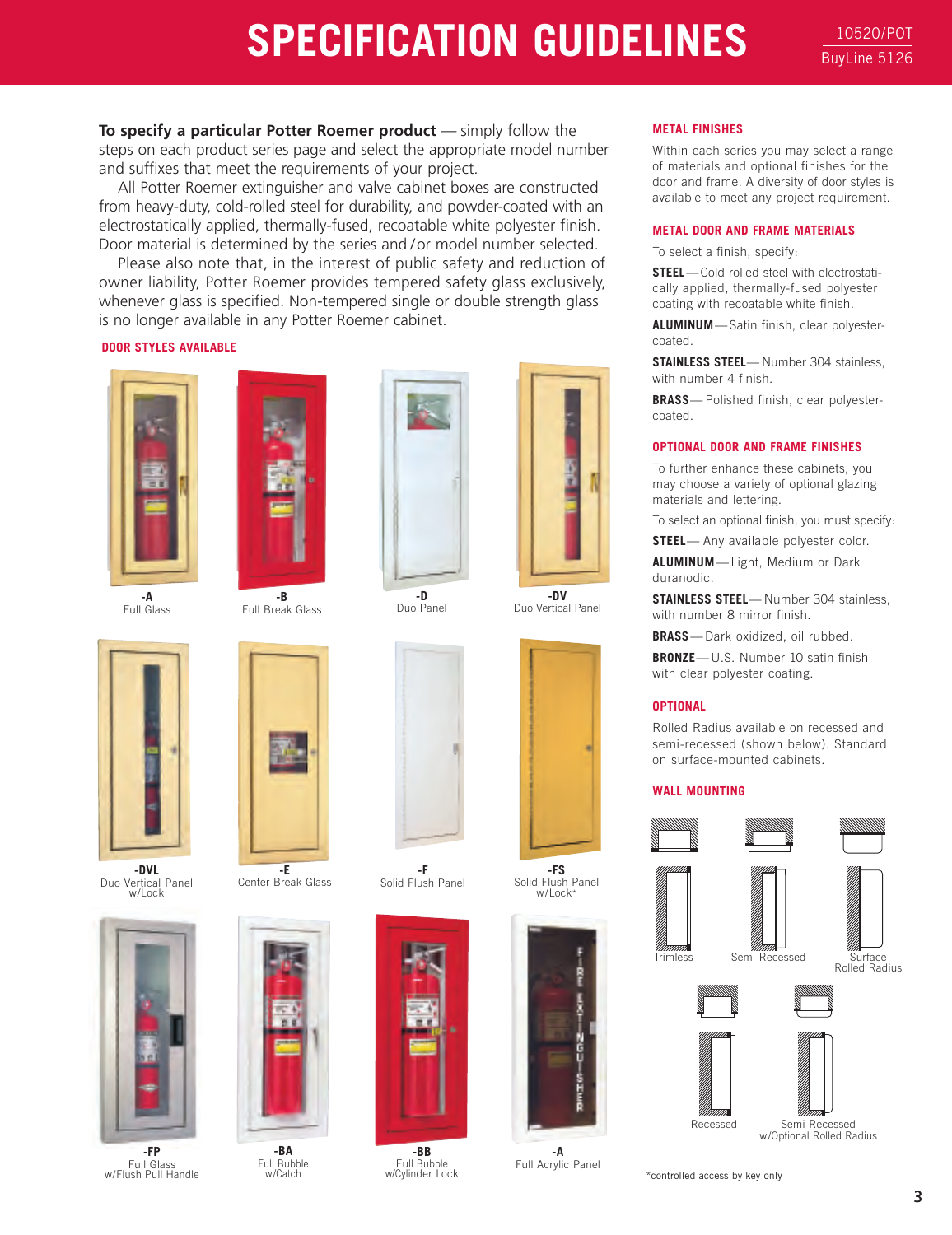## **FIRE-RATED CABINETS**



**The First Cabinets Classified and Listed by Underwriters** Laboratories, Inc. **U ®L**

- **UL CLASSIFIED LISTING NO. 7N43 ANSI / UL 1479**
- **RATED FOR 1 & 2 HOUR WALL SYSTEMS**
- **HEAVY GAUGE, COLD-ROLLED STEEL CONSTRUCTION**
- **CORROSION RESISTANT POLYESTER POWDER-COATED FINISH**

Potter Roemer proudly offers the industry's first fire-rated extinguisher and valve cabinets classified and listed by Underwriters Laboratories, Inc. Available as an option on the majority of

Dual-wall construction with Fire-Rated material between

Potter Roemer models, Underwriters Laboratories, Inc. has classified and listed our fire-rated option for 1- and 2-hour combustible and non-combustible wall assemblies.

By specifying the fire-rated option, you can eliminate the extra expense of lining wall openings, maintain the integrity of wall penetrations and ensure compliance with stringent building codes.

#### **SPECIFICATION**

Fire extinguisher cabinet shall be Model No. FRC \_\_\_\_\_\_\_\_\_\_\_. Underwriters Laboratories, Inc. Classified No. 7N43 2-hour Fire-Rated unit as manufactured by Potter Roemer, City of Industry, CA, 800-366-FIRE. Install the cabinet plumb and level, where indicated on the drawings, at heights acceptable to the authority having jurisdiction. Each cabinet shall have a Potter Roemer Model No. \_\_\_\_\_\_\_\_\_\_\_ fire extinguisher installed inside.

#### **TO SPECIFY**

Refer to cabinet pages 6-12. Add the prefix **FRC-** to any Model No. indicated in the dimensions table column headed "FRC Available".

Call Potter Roemer for current listings and approvals. Dimensions are subject to manufacturer's tolerance and change without notice. We assume no responsibility for use of superseded or void data.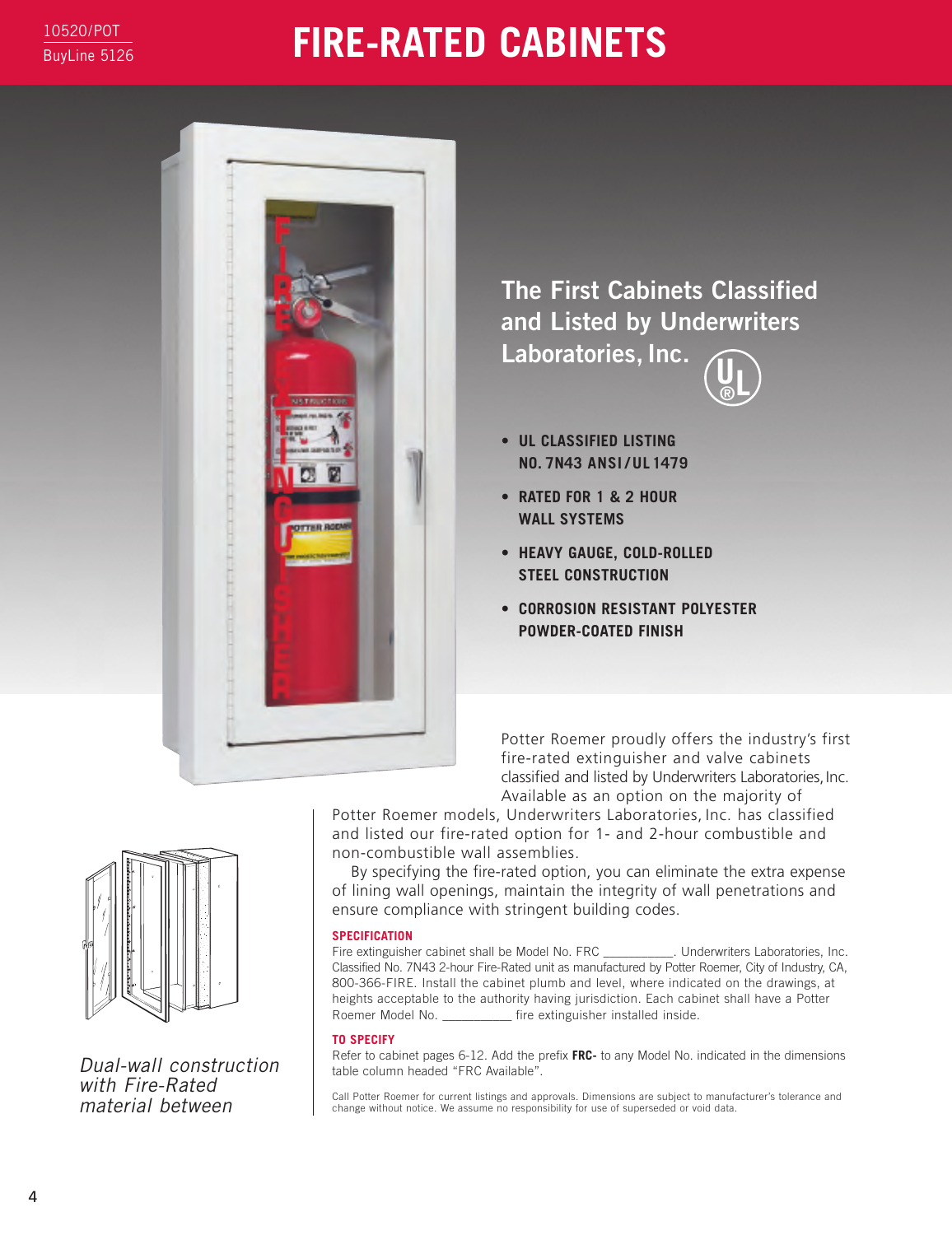### **BREAK RITE<sup>®</sup> CABINETS** 201520/POT

BuyLine 5126



### **The World's Safest Break Glass Cabinets**





Horseplay, vandalism and theft are more prevalent today than ever before — increasing the number of broken fire safety cabinets and the risk of serious injury. Without tempered safety glass, a building owner's liability risks are

also increased. Potter Roemer's Break Rite® cabinets feature a patented, *easy-pull* handle and tempered safety glass designed to break into small, harmless pellets that eliminate the risk of serious injury and owner liability issues. Remember—lock it or not, the glass is going to break!

#### **SPECIFICATION**

Fire extinguisher (hose and valve) cabinet shall be Model No. \_\_\_\_\_\_\_\_\_\_\_\_ as manufactured by Potter Roemer, City of Industry, CA, 800-366-FIRE. Door shall be equipped with tempered safety glass exclusively, with a keyed, steel cam lock. For security purposes, the locking mechanism shall withstand 25 lbs. of pull pressure applied to the edge of the door opposite the hinge.

#### **TO SPECIFY**

Refer to cabinet pages 6-12.

The following cabinet door styles include the Break Rite® handle, clear tempered safety glass, clips and installation instructions:

**-B** Full Break Glass **-DVL** Duo-Vertical Panel with Lock **-E** Center Break Glass

### Continuous Hinge Break Rite® Handle Keyed Lock Door Tempered Safety Glass

**Break Rite**® **Fire Extinguisher Cabinets from PotterRoemer.**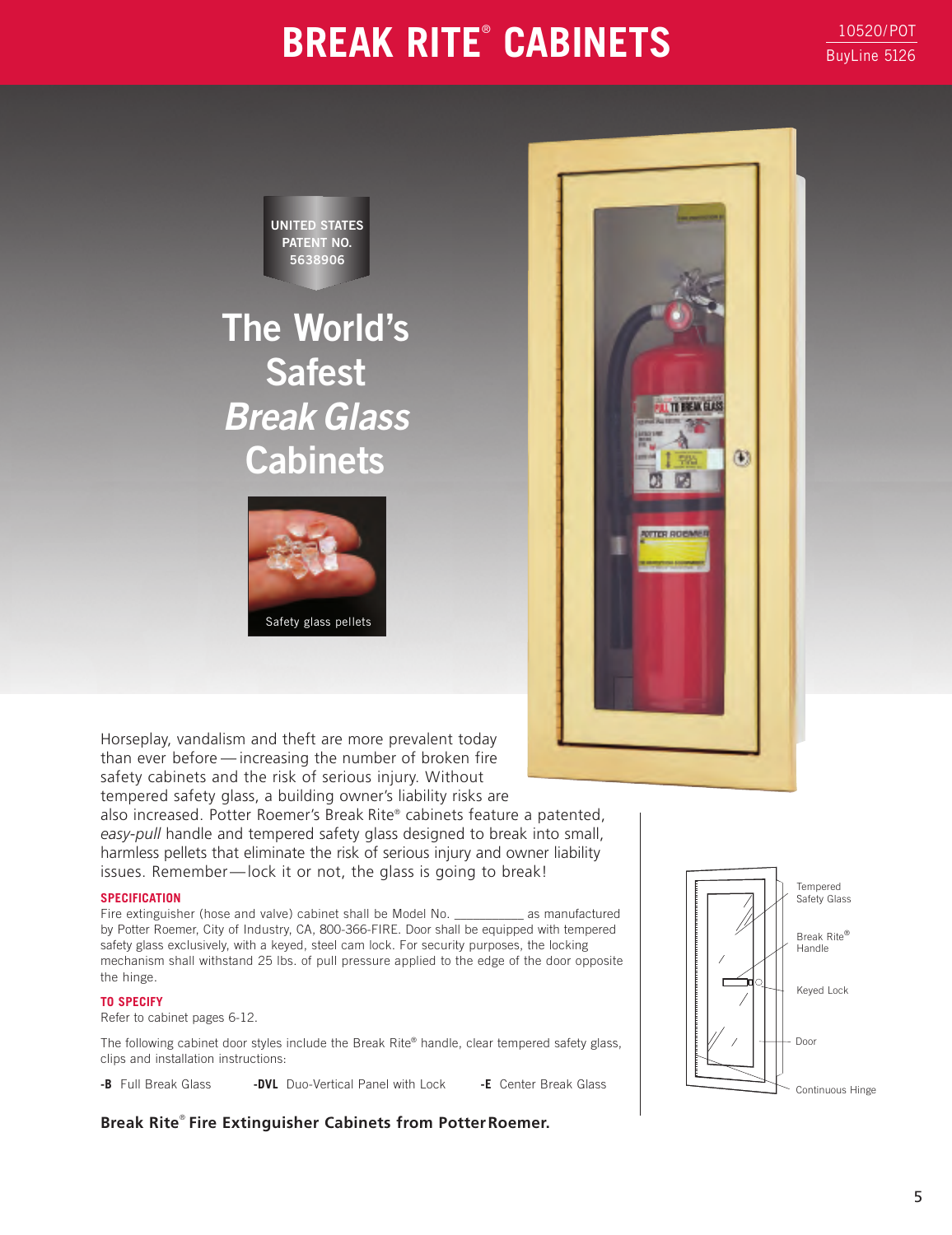### BuyLine 5126

# **ALTA EXTINGUISHER CABINETS**



**Variety, elegance and economy, by design** - Alta Series fire extinguisher cabinets offer an impressive variety of door styles, glazing materials, lettering, finishes and mounting configurations. In addition to their exceptional versatility, Alta Series designs also feature durable, unitized construction for an economical solution that complements virtually any type of construction.

#### **SPECIFICATION**

Fire extinguisher cabinet shall be Model No. \_\_\_\_\_\_\_\_\_\_\_ as manufactured by Potter Roemer, City of Industry, CA, 800-366-FIRE. Install the cabinets plumb and level, where indicated on the drawings, at heights acceptable to the authority having jurisdiction. Each cabinet shall have a Potter Roemer Model No. \_\_\_\_\_\_\_\_\_\_\_ fire extinguisher installed inside.

#### **SPECIFICATION EXAMPLE: 7080--A**

**1 7080** - Cabinet Dimensions, Mounting and Material **2 A** - Door Style - Full Glass



#### **TO SPECIFY**

- **1** Select the cabinet dimensions, mounting style, door and frame material from the Alta Series chart below. The cabinet dimensions and mounting type are determined by the fire extinguisher size and wall depth available.
- **2** Select the desired door style:
	- **-A** Full Glass
	- **-B** Full Break Glass with Lock\*
	- **-D** Duo Panel
	- **-DV** Duo-Vertical Panel
	- **-DVL** Duo-Vertical Panel with Lock\*
	- **-E** Center Break Glass with Lock\*
	- **-F** Solid Flush Panel
	- **-FS** Solid Flush Panel with Lock

**-FP** Full Glass with Flush Pull Handle \*Furnished with Break Rite® Handle.

- **3** Optional: Select the glazing material:
	- **-1** Bronze Tempered Safety Glass
	- **-2** Smoke Tempered Safety Glass
	- **-4** Obscure Tempered Safety Glass
	- **-5** <sup>1</sup> ⁄4" Wire Inserted Glass
	- **-6** <sup>1</sup> ⁄8" Clear Acrylic
	- **-7** <sup>1</sup> ⁄8" Amber Acrylic
	- **-8** <sup>1</sup> ⁄8" White Acrylic
	- **-9** <sup>1</sup> ⁄8" Smoke Acrylic
	- **-10** <sup>1</sup> ⁄8" Red Acrylic
- **4** Optional: Select lettering "Fire Extinguisher":

**Vertical** 

| Horizontal                                     | Vertical |           | <br>Ascending |              |  |  |  |  |  |  |
|------------------------------------------------|----------|-----------|---------------|--------------|--|--|--|--|--|--|
| -HW <sup>+</sup> White                         |          | -VW White | -VAW White    |              |  |  |  |  |  |  |
| $-HB^{\dagger}$ Black                          | -VB      | Black     | -VAB          | <b>Black</b> |  |  |  |  |  |  |
| $-HR^{\dagger}$ Red                            | -VR      | Red       | -VAR          | Red          |  |  |  |  |  |  |
| <sup>†</sup> Not available on -A and -DV Doors |          |           |               |              |  |  |  |  |  |  |

**5** Optional Construction and Finishes: **FRC-** Fire-Rated Cabinets, add this prefix. **-RR** Rolled Radius Frames, add this suffix.

**-RED** Red Polyester Finish, add this suffix.

|              |                 | <b>MODEL NUMBER</b>    |              | <b>WALL MOUNTING</b>    | <b>BOX I.D.</b> |                 |                |                 | <b>FRAME O.D.</b> | <b>WALL OPENING</b> |    |                |                 | <b>FRC OPTION</b> |                | (ኳ         | <b>FOR USE WITH</b><br><b>THESE</b> |
|--------------|-----------------|------------------------|--------------|-------------------------|-----------------|-----------------|----------------|-----------------|-------------------|---------------------|----|----------------|-----------------|-------------------|----------------|------------|-------------------------------------|
| <b>STEEL</b> | <b>ALUMINUM</b> | <b>STAINLESS STEEL</b> | <b>BRASS</b> |                         | K               |                 | M              | N               | $\mathbf{0}$      | W                   |    | D              | W               | H                 | D              | <b>ADA</b> | <b>EXTINGUISHERS</b>                |
| 7007         | 7037            | 7057                   | 7077         | $Recessed-1/2$          | 9               | 18              | 5              | $11\frac{3}{4}$ | $20\frac{3}{4}$   | 10                  | 19 | $4^{3}/4$      | $11\frac{1}{4}$ | 20                | $5\%$          | <b>Yes</b> |                                     |
| 7008         | 7038            | 7058                   | 7078         | Semi-Recessed-2         | 9               | 18              | 5              | $11\frac{3}{4}$ | $20\frac{3}{4}$   | 10                  | 19 | $3\frac{1}{4}$ | $11\frac{1}{4}$ | 20                | $4\frac{1}{8}$ | Yes        | 3002<br>3005                        |
| 7009         | 7039            | 7059                   | 7079         | Surface                 | $11\frac{1}{2}$ | $20^{1/2}$      | $5\frac{3}{4}$ |                 |                   |                     |    |                |                 |                   |                | <b>No</b>  | 3005-3                              |
| 7010         | 7030            | 7050                   | 7070         | Recessed- $\frac{1}{2}$ | 9               | 24              | 5              | $11\frac{3}{4}$ | $26\frac{3}{4}$   | 10                  | 25 | $4^{3}/_{4}$   | $11\frac{1}{4}$ | 26                | $5\%$          | <b>Yes</b> | 3302                                |
| 7012         | 7032            | 7052                   | 7072         | Semi-Recessed-2         | 9               | 24              | 5              | $11\frac{3}{4}$ | $26\frac{3}{4}$   | 10                  | 25 | $3\frac{1}{4}$ | $11\frac{1}{4}$ | 26                | $4\frac{1}{8}$ | Yes        | 3305<br>3305-3                      |
| 7013         | 7033            | 7053                   | 7073         | Semi-Recessed-3         | 9               | 24              | 5              | $11\frac{3}{4}$ | $26\frac{3}{4}$   | 10                  | 25 | $2^{1/4}$      | $11\frac{1}{4}$ | 26                | $3\frac{1}{8}$ | <b>Yes</b> |                                     |
| 7020         | 7040            | 7060                   | 7080         | Recessed- $\frac{1}{2}$ | 9               | 24              | $5\frac{3}{4}$ | $11\frac{3}{4}$ | $26\frac{3}{4}$   | 10                  | 25 | $5\frac{1}{2}$ | $11\frac{1}{4}$ | 26                | $6\frac{3}{8}$ | <b>Yes</b> |                                     |
| 7021         | 7041            | 7061                   | 7081         | <b>Trimless</b>         | 9               | 24              | $5\frac{3}{4}$ | $12\frac{3}{4}$ | $27\frac{3}{4}$   | 10                  | 25 | 6              | $11\frac{1}{4}$ | 26                | $7\frac{3}{8}$ | Yes        | 3006<br>3010                        |
| 7022         | 7042            | 7062                   | 7082         | Semi-Recessed-2         | 9               | 24              | $5\frac{3}{4}$ | $11\frac{3}{4}$ | $26\frac{3}{4}$   | 10                  | 25 | 4              | $11\frac{1}{4}$ | 26                | $4\frac{7}{8}$ | Yes        | 3306                                |
| 7023         | 7043            | 7063                   | 7083         | Semi-Recessed-3         | 9               | 24              | $5\frac{3}{4}$ | $11\frac{3}{4}$ | $26\frac{3}{4}$   | 10                  | 25 | 3              | $11\frac{1}{4}$ | -26               | $3\frac{7}{8}$ | <b>Yes</b> | 3310<br>3405                        |
| 7024         | 7044            | 7064                   | 7084         | Surface                 | $11\frac{1}{2}$ | $26\frac{1}{2}$ | $5\frac{3}{4}$ | ٠               |                   |                     |    |                |                 |                   |                | <b>No</b>  |                                     |
| 7025         | 7045            | 7065                   | 7085         | Recessed- $\frac{1}{2}$ | 12              | 27              | 8              | $14\frac{3}{4}$ | $29\frac{3}{4}$   | 13                  | 28 | $7^{3}/4$      | $14\frac{1}{4}$ | 29                | $8\frac{5}{8}$ | Yes        |                                     |
| 7026         | 7046            | 7066                   | 7086         | <b>Trimless</b>         | 12              | 27              | 8              | 153/4           | $30\frac{3}{4}$   | 13                  | 28 | $8\frac{1}{4}$ | $14\frac{1}{4}$ | 29                | $9\frac{5}{8}$ | <b>Yes</b> | 3020                                |
| 7027         | 7047            | 7067                   | 7087         | Semi-Recessed-3         | 12              | 27              | 8              | $14\frac{3}{4}$ | $29\frac{3}{4}$   | 13                  | 28 | $5\frac{1}{4}$ | $14\frac{1}{4}$ | 29                | $6\frac{1}{8}$ | <b>Yes</b> | 3202<br>3320                        |
| 7028         | 7048            | 7068                   | 7088         | Semi-Recessed-5         | 12              | 27              | 8              | $14\frac{3}{4}$ | $29\frac{3}{4}$   | 13                  | 28 | $3\frac{1}{4}$ | $14\frac{1}{4}$ | 29                | $4\frac{1}{8}$ | <b>No</b>  | 3410                                |
| 7029         | 7049            | 7069                   | 7089         | Surface                 | $14\%$          | $29\frac{3}{8}$ | 8              |                 |                   |                     |    |                |                 |                   |                | <b>No</b>  |                                     |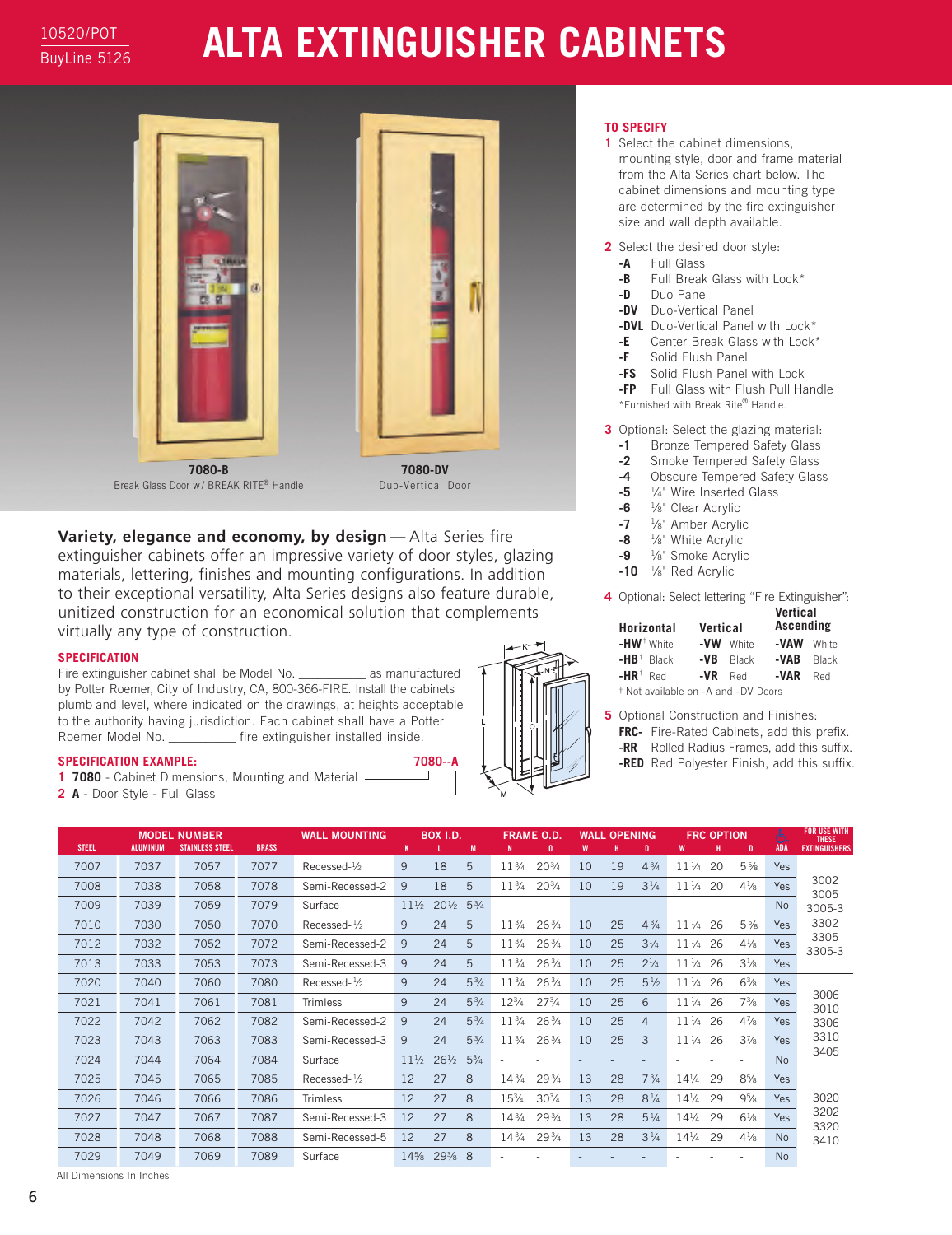# **BUENA EXTINGUISHER CABINETS**

10520/POT BuyLine 5126

### **TO SPECIFY**

- **1** Select the cabinet dimensions, mounting style, door and frame material from the Buena Series chart below. The cabinet dimensions and mounting type are determined by the fire extinguisher size and wall depth available.
- **2** Select the desired door style:
	- **-A** Full Acrylic Door
	- **-E** Full Acrylic Door with Scored Insert and Cylinder Lock
- **3** Optional: Select the glazing material:
	- **-16** Clear
	- **-17** Bronze
	- **-18** White
	- **-19** Smoke
	- **-20** Red
- **4** Optional: Select lettering "Fire Extinguisher":

| Horizontal             |                                                | Vertical |              | Vertical<br>Ascending |       |
|------------------------|------------------------------------------------|----------|--------------|-----------------------|-------|
| -HW <sup>+</sup> White |                                                | -VW      | White        | -VAW White            |       |
| $-HB^{\dagger}$ Black  |                                                | -VB      | <b>Black</b> | -VAB                  | Black |
| $-HR^{\dagger}$ Red    |                                                | -VR      | Red          | -VAR                  | Red   |
|                        | <sup>†</sup> Not available on -A and -DV Doors |          |              |                       |       |

**5** Optional Construction and Finishes: **FRC-** Fire-Rated Cabinets, add this prefix. **-RR** Rolled Radius Frames, add this suffix. **-RED** Red Polyester Finish, add this suffix.





Attractive, contemporary and versatile-Potter Roemer's Buena Series of fire extinguisher cabinets feature the ultra-clean, contemporary look of a full acrylic door, available in five eye-pleasing panel colors. In addition, a host of letter colors and placement options make it easier than ever to specify a truly modern, durable and functional fire extinguisher cabinet.

#### **SPECIFICATION**

Fire extinguisher cabinet shall be Model No. \_\_\_\_\_\_\_\_\_\_\_\_\_ as manufactured by Potter Roemer, City of Industry, CA, 800-366-FIRE. Install the cabinets plumb and level, where indicated on the drawings, at heights acceptable to the authority having jurisdiction. Each cabinet shall have a Potter Roemer Model No. \_\_\_\_\_\_\_\_\_\_\_ fire extinguisher installed inside.

#### **SPECIFICATION EXAMPLE: 7120--A--19--VW**

- **1 7120** Cabinet Dimensions, Mounting and Material
- 
- **2 A** Door Style Full Acrylic Panel
- **3 19** Acrylic Door Color Smoke
- **4 VW** Optional Lettering Vertical White
- 3002 3005 3005-3 3302 3305 3305-3 **FOR USE**<br>THESI<br>Extinguis **THESE STEEL ALUMINUM BRASS ADA EXTINGUISHERS** 7107 7137 7157 7177 Recessed-1⁄2 9 18 5 113⁄4 203⁄4 10 19 43⁄4 111⁄4 20 55⁄8 Yes 7108 7138 7158 7178 Semi-Recessed-2 9 18 5 113⁄4 203⁄4 10 19 31⁄4 111⁄4 20 41⁄8 Yes 7109 7139 7159 7179 Surface 111⁄2 201⁄2 53⁄4 - - - - - - - - No 7110 7130 7150 7170 Recessed-1⁄2 9 24 5 113⁄4 263⁄4 10 25 43⁄4 111⁄4 26 55⁄8 Yes 7112 7132 7152 7172 Semi-Recessed-2 9 24 5 113⁄4 263⁄4 10 25 31⁄4 111⁄4 26 41⁄8 Yes 7113 7133 7153 7173 Semi-Recessed-3 9 24 5 113⁄4 263⁄4 10 25 21⁄4 111⁄4 26 31⁄8 Yes 7120 7140 7160 7180 Recessed-1⁄2 9 24 53⁄4 113⁄4 263⁄4 10 25 51⁄2 111⁄4 26 63⁄8 Yes 7121 7141 7161 7181 Trimless 9 24 53⁄4 123⁄4 273⁄4 10 25 61⁄2 111⁄4 26 73⁄8 Yes 7122 7142 7162 7182 Semi-Recessed-2 9 24 53⁄4 113⁄4 263⁄4 10 25 4 111⁄4 26 47⁄8 Yes 7123 7143 7163 7183 Semi-Recessed-3 9 24 53⁄4 113⁄4 263⁄4 10 25 3 111⁄4 26 37⁄8 Yes 7124 7144 7164 7184 Surface 111⁄2 261⁄2 53⁄4 - - - - - - - - No 7125 7145 7165 7185 Recessed-1⁄2 12 27 8 143⁄4 293⁄4 13 28 73⁄4 141⁄4 29 85⁄8 Yes 7126 7146 7166 7186 Trimless 12 27 8 153⁄4 303⁄4 13 28 83⁄4 141⁄4 29 95⁄8 Yes 7127 7147 7167 7187 Semi-Recessed-3 12 27 8 143⁄4 293⁄4 13 28 51⁄4 141⁄4 29 61⁄8 Yes 7128 7148 7168 7188 Semi-Recessed-5 12 27 8 143⁄4 293⁄4 13 28 31⁄4 141⁄4 29 41⁄8 Yes 7129 7149 7169 7189 Surface 145⁄8 293⁄8 8 - - - - - - - - No **STAINLESS STEEL WALL OPENING WHD FRC OPTION W HD MODEL NUMBER**<br>ALUMINIUM STAINLESS STEE 3006 3010 3306 3310 3405 **BOX I.D. KLM FRAME O.D. N O** 3020 3202 3320 3410 **WALL MOUNTING**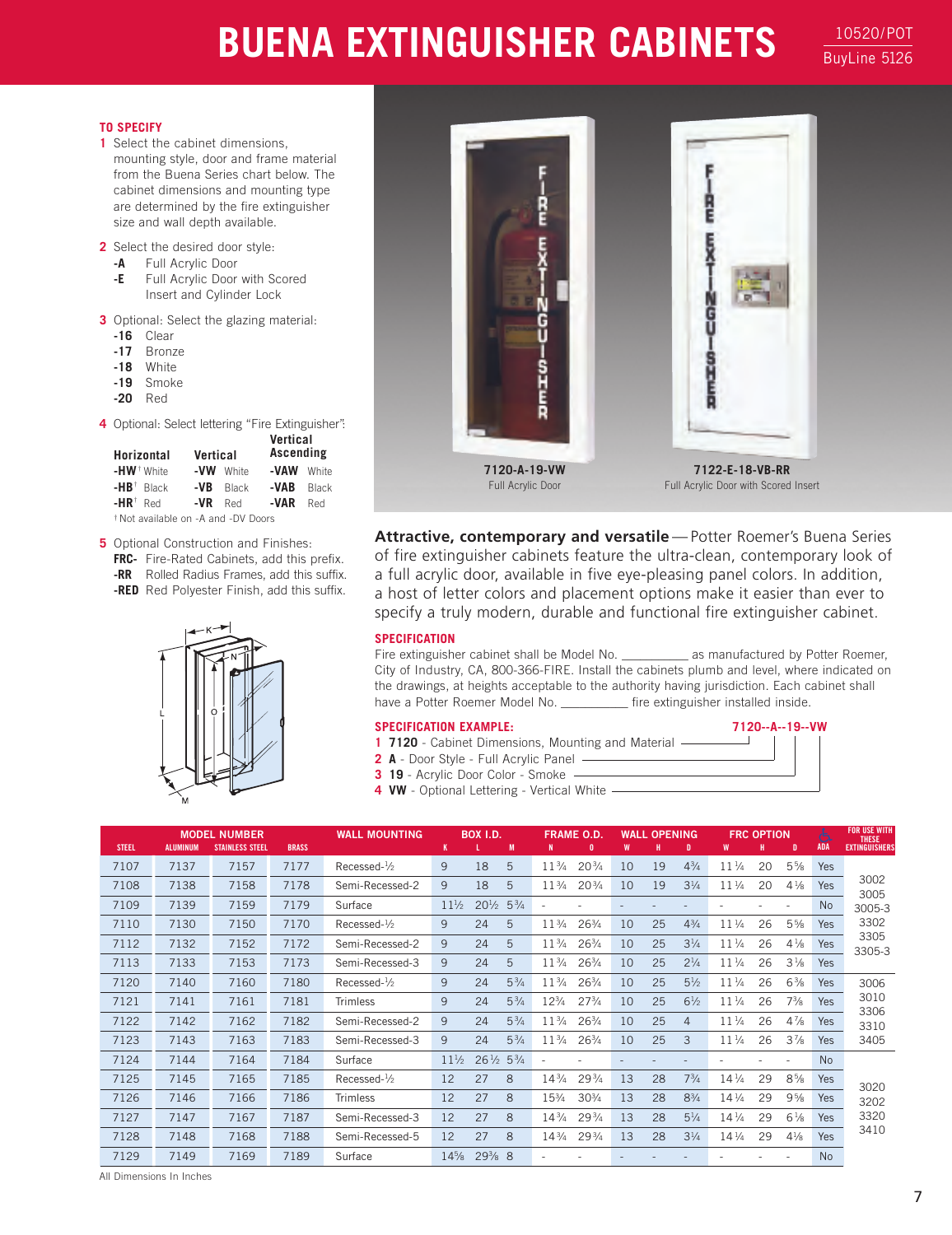### **DANA EXTINGUISHER CABINETS**



**A solid design that's solidly in-step** — The Dana Series of Potter Roemer fire extinguisher cabinets distinguishes itself with an exceptionally refined look that's realized by concealing all handles and hinges. Depending upon door style, glazing and other options chosen, a Dana Series cabinet can be designed to effortlessly blend into its surrounding environment or be unmistakably conspicuous.

#### **SPECIFICATION**

Fire extinguisher cabinet shall be Model No. \_\_\_\_\_\_\_\_\_\_ as manufactured by Potter Roemer, City of Industry, CA, 800-366-FIRE. Install the cabinets plumb and level, where indicated on the drawings, at heights acceptable to the authority having jurisdiction. Each cabinet shall have a Potter Roemer Model No. \_\_\_\_\_\_\_\_\_\_\_\_ fire extinguisher installed inside.

#### **SPECIFICATION EXAMPLE: 280--F--HB**

- **1 7280** Cabinet Dimensions, Mounting and Material  $\mathbf{I}$ **2 F** - Door Style - Duo-Vertical Panel
- **3 HB** Optional Lettering Horizontal Black -

#### **TO SPECIFY**

- **1** Select the cabinet dimensions, mounting style, door and frame material from the Dana Series chart below. The cabinet dimensions and mounting type are determined by the fire extinguisher size and wall depth available.
- **2** Select the desired door style: **-DV** Duo-Vertical Panel
	- **-DVL** Duo-Vertical Panel with Lock\*
	- **-F** Solid Flush Panel
	- **-FS** Solid Flush Panel with Cylinder Lock \*Furnished with Break Rite® Handle.
- 
- **3** Optional: Select the glazing material:
	- **-1** Bronze Tempered Safety Glass
	- **-2** Smoke Tempered Safety Glass **-4** Obscure Tempered Safety Glass
	-
	- **-5** <sup>1</sup> ⁄4" Wire Inserted Glass
	- **-6** <sup>1</sup> <sup>1</sup>/<sub>8</sub>" Clear Acrylic
	- **-7** <sup>1</sup> ⁄8" Amber Acrylic
	- **-8** <sup>1</sup> ⁄8" White Acrylic
	- **-9** <sup>1</sup> ⁄8" Smoke Acrylic
	- $-10$   $\frac{1}{8}$ " Red Acrylic

**4** Optional: Select lettering "Fire Extinguisher":

| Horizontal                                     | Vertical |              | Vertical<br>Ascending |              |
|------------------------------------------------|----------|--------------|-----------------------|--------------|
| -HW <sup>+</sup> White                         | -VW      | White        | -VAW                  | White        |
| $-HB^{\dagger}$ Black                          | -VB      | <b>Black</b> | -VAB                  | <b>Black</b> |
| $-HR^{\dagger}$ Red                            | -VR      | Red          | -VAR                  | Red          |
| <sup>†</sup> Not available on -A and -DV Doors |          |              |                       |              |

**5** Optional Construction and Finishes: **FRC-** Fire-Rated Cabinets, add this prefix. **-RR** Rolled Radius Frames, add this suffix. **-RED** Red Polyester Finish, add this suffix.



|              | <b>MODEL NUMBER</b> |                 |              | <b>WALL MOUNTING</b>                   |              | <b>BOX I.D.</b> |              | <b>FRAME O.D.</b> |                 |    | WALL OPFNING |                |                    | <b>FRC OPTION</b> |                |            | <b>FOR USE WITH</b><br><b>THESE</b> |
|--------------|---------------------|-----------------|--------------|----------------------------------------|--------------|-----------------|--------------|-------------------|-----------------|----|--------------|----------------|--------------------|-------------------|----------------|------------|-------------------------------------|
| <b>STEEL</b> | <b>ALUMINUM</b>     | STAINLESS STEEL | <b>BRASS</b> |                                        |              |                 |              |                   |                 |    |              |                |                    |                   |                | <b>ADA</b> | <b>EXTINGUISHERS</b>                |
| 7210         | 7230                | 7250            | 7270         | <sup>5</sup> / <sub>8</sub> Protrusion | 9            | 18              | $5^{3}/1$    | $11^{3}/_{4}$     | $20\frac{3}{4}$ | 10 | 19           | 6              | $11\frac{1}{4}$ 20 |                   | $6\frac{7}{8}$ |            | Yes 3002-3005-3                     |
| 7220         | 7240                | 7260            | 7280         | % Protrusion                           | $\mathsf{Q}$ | 24              | $5^{3}/_{4}$ | $11\frac{3}{4}$   | $26\frac{3}{4}$ | 10 | 25           | 6              | $11\frac{1}{4}$    | - 26              | $6\frac{7}{8}$ |            | Yes 3002 - 3310                     |
| 7225         | 7245                | '265            | 7285         | % Protrusion                           | 12           |                 |              | $14\frac{3}{4}$   | $29\frac{3}{4}$ | 13 | 28           | $8\frac{1}{4}$ | $14\frac{1}{4}$    | 29                | $9\frac{1}{8}$ | Yes        | 3202<br>3020 - 3410                 |

All Dimensions In Inches

In the interest of public safety, Potter Roemer provides tempered safety glass exclusively, when glass is specified.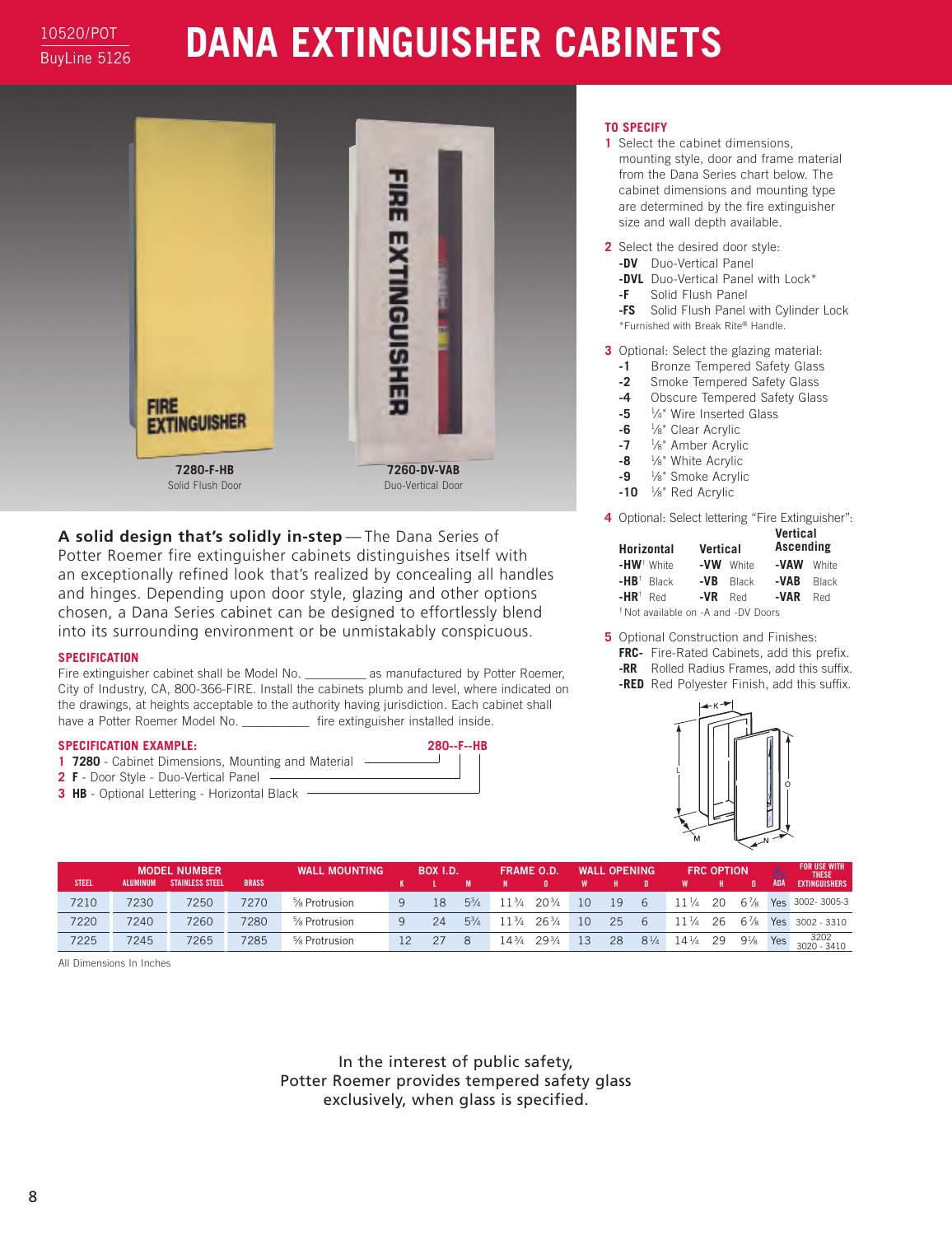## **LOMA EXTINGUISHER CABINETS**

10520/POT BuyLine 5126

#### **TO SPECIFY**

- **1** Select the cabinet dimensions, mounting style, door and frame material from the Loma Series chart below. The cabinet dimensions and mounting type are determined by the fire extinguisher size and wall depth available.
- **2** Select the desired door style:
	- **-BA** Full Bubble with Catch
	- **-BB** Full Bubble with Scored Acrylic Insert and Trip Lever Cylinder Lock
- **3** Optional: Select the glazing material:
	- **-6** Clear Colorless
	- **-7** Bronze
	- **-9** Smoke
- **4** Optional: Select lettering "Fire Extinguisher":

| Vertical |              | Vertical<br>Ascending |              |
|----------|--------------|-----------------------|--------------|
|          | -VW White    | -VAW White            |              |
| -VB      | <b>Black</b> | -VAB                  | <b>Black</b> |
| -VR      | Red          | -VAR                  | Red          |

- **5** Optional Construction and Finishes: **FRC-** Fire-Rated Cabinets, add this prefix.
	- **-RR** Rolled Radius Frames, add this suffix. **-RED** Red Polyester Finish, add this suffix.





A solution that clearly stands out from the crowd - A convex,

clear plastic "bubble" window is the earmark of Potter Roemer's Loma Series fire extinguisher cabinets. This ultra-practical design delivers 180 degrees of visibility for quick identification of the extinguisher. The Loma's shallow design is also ideal for contemporary structures with limited wall depth.

#### **SPECIFICATION**

Fire extinguisher cabinet shall be Model No. \_\_\_\_\_\_\_\_\_ as manufactured by Potter Roemer, City of Industry, CA, 800-366-FIRE. Install the cabinets plumb and level, where indicated on the drawings, at heights acceptable to the authority having jurisdiction. Each cabinet shall have a Potter Roemer Model No. \_\_\_\_\_\_\_\_\_\_\_ fire extinguisher installed inside.

#### **SPECIFICATION EXAMPLE: 7320--BA**

 $\Box$ 

- **1 7320** Cabinet Dimensions, Mounting and Material
- **2 BA** Door Style Full Bubble with Catch

| <b>STEEL</b> | <b>ALUMINUM</b> | <b>MODEL NUMBER</b><br><b>STAINLESS STEEL</b> | <b>BRASS</b> | <b>WALL MOUNTING</b> | K               | <b>BOX I.D.</b>                 | M              | N               | <b>FRAME O.D.</b><br>$\mathbf{0}$ | W  | <b>WALL OPENING</b><br>н | D              | W               | <b>FRC OPTION</b><br>H | D              | ъ.<br><b>ADA</b> | <b>FOR USE WITH</b><br><b>THESE</b><br><b>EXTINGUISHERS</b> |
|--------------|-----------------|-----------------------------------------------|--------------|----------------------|-----------------|---------------------------------|----------------|-----------------|-----------------------------------|----|--------------------------|----------------|-----------------|------------------------|----------------|------------------|-------------------------------------------------------------|
| 7307         | 7337            | 7357                                          | 7377         | $Recessed-1/2$       | 9               | 18                              | 4              | $11\frac{3}{4}$ | $20\frac{3}{4}$                   | 10 | 19                       | $3\frac{3}{4}$ | $11\frac{1}{4}$ | 20                     | $4\frac{5}{8}$ | Yes              | 3002<br>3005, 3005-3                                        |
| 7308         | 7338            | 7358                                          | 7378         | Semi-Recessed-2      | 9               | 18                              | 4              | $11\frac{3}{4}$ | $20\frac{3}{4}$                   | 10 | 19                       | $2\frac{1}{4}$ | $11\frac{1}{4}$ | 20                     | $3\frac{1}{8}$ | <b>No</b>        | 3302<br>3305, 3305-3                                        |
| 7309         | 7339            | 7359                                          | 7379         | Surface              | $11\frac{1}{2}$ | $20\frac{1}{2}$ 4               |                |                 |                                   |    |                          |                |                 |                        |                | <b>No</b>        | 3002                                                        |
| 7320         | 7340            | 7360                                          | 7380         | $Recessed-1/2$       | 9               | 24                              | 4              | $11\frac{3}{4}$ | $26\frac{3}{4}$                   | 10 | 25                       | $3\frac{3}{4}$ | $11\frac{1}{4}$ | 26                     | $4\frac{5}{8}$ | Yes              | 3005, 3005-3<br>3006                                        |
| 7321         | 7341            | 7361                                          | 7381         | <b>Trimless</b>      | 9               | 24                              | $4^{1/2}$      | $12\frac{3}{4}$ | $27^{3}/4$                        | 10 | 25                       | $4\frac{1}{4}$ | $11\frac{1}{4}$ | 26                     | $5\%$          | Yes              | 3010<br>3302                                                |
| 7322         | 7342            | 7362                                          | 7382         | Semi-Recessed-2      | 9               | 24                              | 4              | $11\frac{3}{4}$ | $26\frac{3}{4}$                   | 10 | 25                       | $2^{1/4}$      | $11\frac{1}{4}$ | 26                     | $3\frac{1}{8}$ | <b>No</b>        | 3305, 3305-3<br>3306, 3310                                  |
| 7324         | 7344            | 7364                                          | 7384         | Surface              | $11\frac{1}{2}$ | $26\frac{1}{2}$ 4               |                |                 |                                   |    |                          |                |                 |                        |                | <b>No</b>        |                                                             |
| 7325         | 7345            | 7365                                          | 7385         | $Recessed-1/2$       | 12              | 27                              | $4^{3}/4$      | $14\frac{1}{2}$ | $29\frac{1}{2}$                   | 13 | 28                       | $4\frac{1}{2}$ | $14\frac{1}{4}$ | 29                     | $5\frac{3}{8}$ | <b>Yes</b>       | 3020*                                                       |
| 7326         | 7346            | 7366                                          | 7386         | <b>Trimless</b>      | 12              | 27                              | $5\frac{1}{4}$ | $15\frac{1}{2}$ | $30\frac{1}{2}$                   | 13 | 28                       | $5\frac{1}{2}$ | 141/4           | 29                     | $6\frac{3}{8}$ | Yes              | 3202*<br>3320*                                              |
| 7327         | 7347            | 7367                                          | 7387         | Semi-Recessed-3      | 12              | 27                              | $4^{3}/4$      | $14\frac{1}{2}$ | $29\frac{1}{2}$                   | 13 | 28                       | 3              | $14\frac{1}{4}$ | 29                     | $2^{7}/8$      | <b>No</b>        | 3405                                                        |
| 7329         | 7349            | 7369                                          | 7389         | Surface              | $14\frac{1}{2}$ | $29\frac{1}{2}$ 4 $\frac{3}{4}$ |                |                 |                                   |    |                          |                |                 |                        |                | Yes              |                                                             |

All Dimensions In Inches

\*Add 1" to M & D Dimensions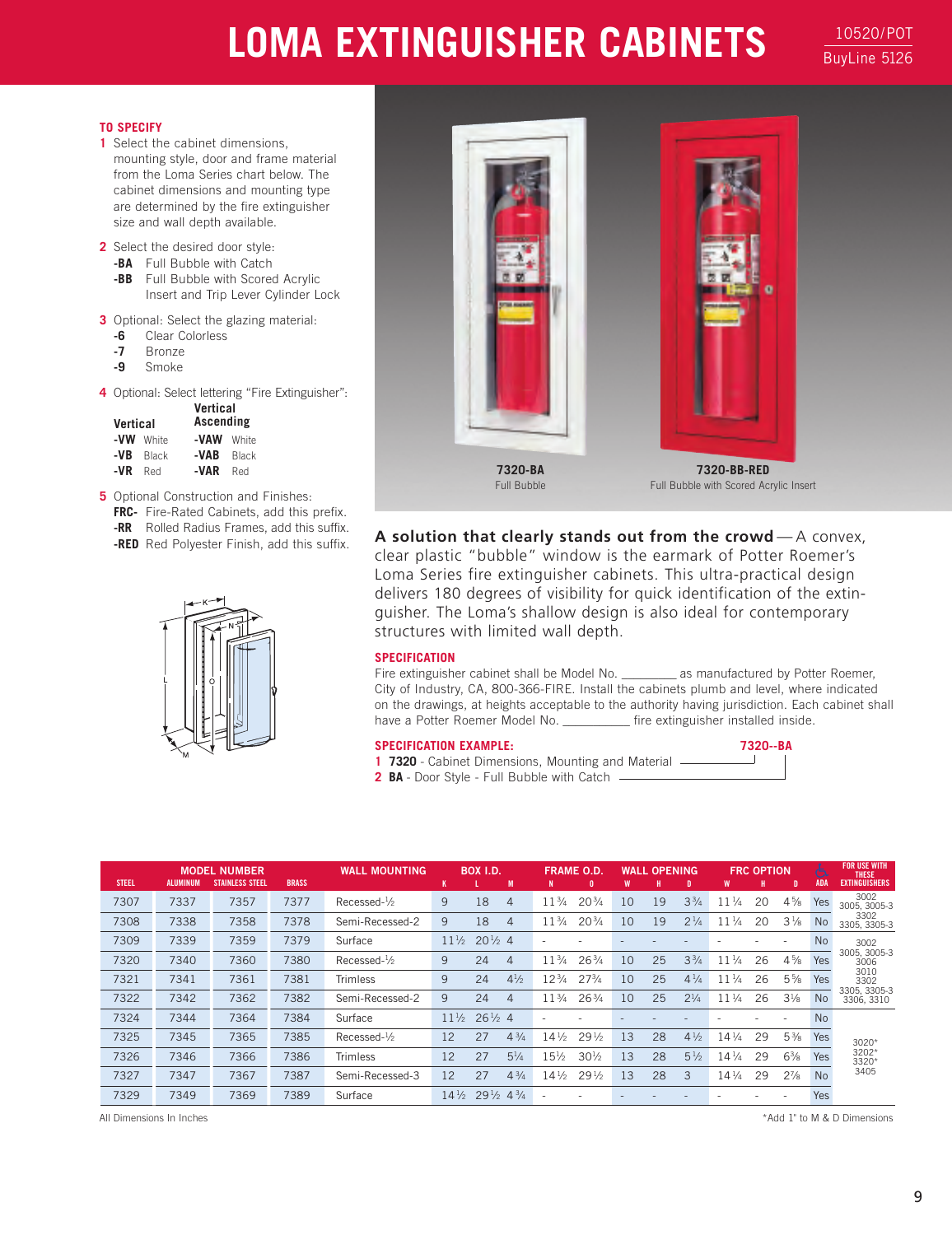### **ALTA VALVE CABINETS**



**Fire valve cabinets that fit anywhere** — Like their fire extinguisher cabinet counterpart, Alta Series fire valve cabinets offer an impressive variety of door styles, glazing materials, lettering choices, finishes and mounting configurations. While versatile, they also feature durable, unitized construction for an economical solution that complements virtually any type of construction.

#### **SPECIFICATION**

Valve/Fire extinguisher cabinet shall be Model No.

as manufactured by Potter Roemer, City of Industry, CA, 800-366-FIRE. Install the cabinets plumb and level, where indicated on the drawings, at heights acceptable to the authority having jurisdiction. Each cabinet shall have a Potter Roemer Model No. \_\_\_\_\_\_\_\_\_\_\_ fire extinguisher installed inside.

#### **SPECIFICATION EXAMPLE: 8020--B--RH**

- **1 8020** Cabinet Dimensions, Mounting and Material
- **2 B** Door Style Full Break Glass
- **3 RH** Optional Lettering Red

#### **TO SPECIFY**

- **1** Select the cabinet dimensions, mounting style, door and frame material from the Alta Series chart below. The cabinet dimensions and mounting type are determined by the fire extinguisher size and wall depth available.
- **2** Select the desired door style:
	- **-A** Full Glass
	- **-B** Full Break Glass\*
	- **-D** Duo Panel
	- **-DV** Duo-Vertical Panel
	- **-E** Center Break Glass
	- **-F** Solid Flush Panel

**-FS** Solid Flush Panel with Cylinder Lock \*Furnished with Break Rite® Handle.

- **3** Optional: Select the glazing material:
	-
	- **-1** Bronze Tempered Safety Glass **Smoke Tempered Safety Glass**
	- **-4** Obscure Tempered Safety Glass
	- **-5** <sup>1</sup> ⁄4" Wire Inserted Glass
	- **-6** <sup>1</sup> ⁄8" Clear Acrylic
	- **-7** <sup>1</sup> ⁄8" Bronze Acrylic
	- **-8** <sup>1</sup> ⁄8" White Acrylic
	- **-9** <sup>1</sup> ⁄8" Smoke Acrylic
	- **-10** <sup>1</sup> ⁄8" Red Acrylic

**4** Optional: Select lettering "Fire Extinguisher"

**Vertical** 

| Horizontal             | Vertical            | VEILILAI<br>Ascending |
|------------------------|---------------------|-----------------------|
| -HW <sup>†</sup> White | -VW White           | -VAW<br>White         |
| $-HB$ Black            | -VB<br><b>Black</b> | -VAB<br><b>Black</b>  |
| -HR<br>Red             | -VR<br>Red          | -VAR<br>Red           |

**5** Optional: Select lettering "Fire Dept. Valve": **-WH** White **-BH** Black **-RH** Red

**6** Optional Construction and Finishes: **FRC-** Fire-Rated Cabinets, add this prefix. **-RR** Rolled Radius Frames, add this suffix. **-RED** Red Polyester Finish, add this suffix.

|              | <b>MODEL NUMBER</b> |                        | <b>MOUNTING</b><br>WALL |    | <b>BOX I.D.</b> |                | MF.                                | NAI | OPE | JING           | INLET |                          | FRC.            | <b>OPTION</b> |                 | $\frac{1}{\text{ADA}}$ | <b>FOR USE</b><br><b>WITH</b>       |
|--------------|---------------------|------------------------|-------------------------|----|-----------------|----------------|------------------------------------|-----|-----|----------------|-------|--------------------------|-----------------|---------------|-----------------|------------------------|-------------------------------------|
| <b>STEEL</b> | <b>ALUMINUM</b>     | <b>STAINLESS STEEL</b> |                         | к  |                 |                |                                    |     |     |                |       | Z-Z                      | W               | н.            | D               |                        |                                     |
| 8020         | 8040                | 8060                   | Recessed-%              | 18 | 18              | 8              | $21\frac{3}{4}$<br>$21\frac{3}{4}$ | 19  | 19  | $8\frac{1}{2}$ | 9     | $\overline{\phantom{a}}$ | $20\frac{1}{4}$ | 20            | $9\frac{3}{4}$  | <b>Yes</b>             | $2^{1/2}$                           |
| 8021         | 8041                | 8061                   | <b>Trimless</b>         | 18 | 18              | $8^{3}/4$      | 21<br>21                           | 19  | 19  | $9\frac{1}{4}$ | 9     | $\overline{\phantom{a}}$ | $20\frac{1}{4}$ | 20            | $10\frac{1}{2}$ | Yes                    | Angle                               |
| 8022         | 8042                | 8062                   | Semi-Recessed-2         | 18 | 18              | 8              | $21\frac{1}{2}$<br>$21\frac{1}{2}$ | 19  | 19  | $6\frac{1}{2}$ | 9     | $\overline{\phantom{a}}$ | $20\frac{1}{4}$ | 20            | $7\frac{3}{4}$  | Yes                    | Valve                               |
| 8024         | 8044                | 8064                   | Surface                 | 20 | 20              | $9\frac{1}{4}$ |                                    |     |     |                |       |                          |                 |               |                 | <b>No</b>              |                                     |
| 8025         | 8045                | 8065                   | Recessed-%              | 14 | 40              | 8              | $17^{3}/_{4}$<br>$43^{3}/_{4}$     | 15  | 41  | $8\frac{1}{2}$ |       | 12                       | 16¼             |               | 42 9 3/4        | Yes                    | Up to 20 lb.<br>Dry Chem.           |
| 8026         | 8046                | 8066                   | <b>Trimless</b>         | 14 | 40              | $8^{3}/4$      | 43<br>17                           | 15  | 41  | $9\frac{1}{4}$ |       | 12                       | 16 1/4          | 42            | $10\frac{1}{2}$ | Yes                    | Fire Ext.                           |
| 8027         | 8047                | 8067                   | Semi-Recessed-3         | 14 | 40              | 8              | $17\frac{1}{2}$<br>$43\frac{1}{2}$ | 15  | 41  | $6\frac{1}{2}$ |       | 12                       | 161⁄4           | 42            | $7\frac{3}{4}$  | Yes                    | and $2\frac{1}{2}$ "<br>Angle Valve |
| 8029         | 8049                | 8069                   | Surface                 | 16 | 42              | $9\frac{1}{4}$ |                                    |     |     |                |       | 12                       |                 |               |                 | <b>No</b>              |                                     |

All Dimensions In Inches

In the interest of public safety, Potter Roemer provides tempered safety glass exclusively, when glass is specified.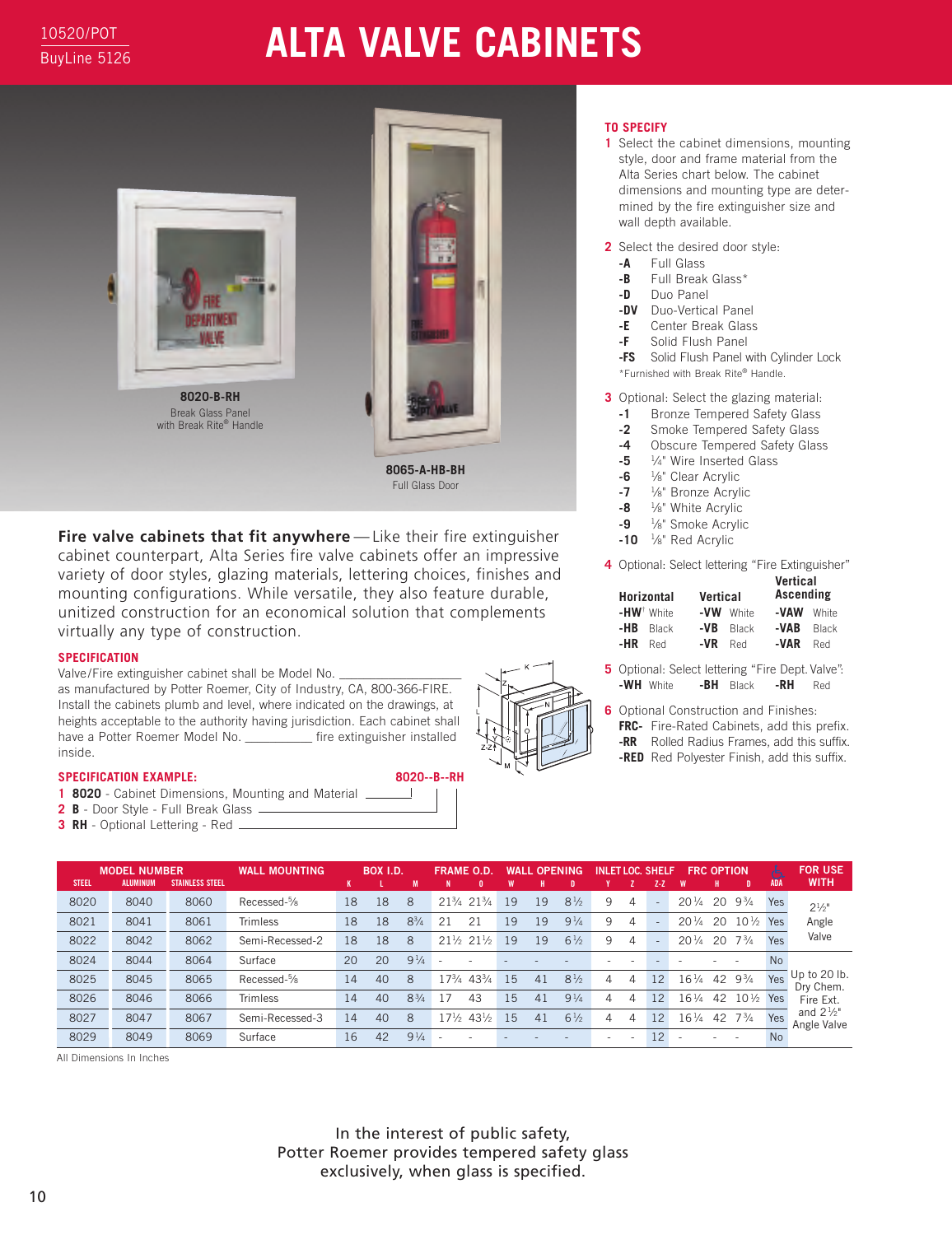### **BUENA VALVE CABINETS**

10520/POT BuyLine 5126

#### **TO SPECIFY**

- **1** Select the cabinet dimensions, mounting style, door and frame material from the Buena Series chart below. The cabinet dimensions and mounting type are determined by the fire extinguisher size and wall depth available.
- **2** Select the desired door style:
	- **-A** Full Acrylic Door
	- **-E** Full Acrylic Door with Scored Acrylic Insert and Cylinder Lock
- **3** Optional: Select 1/4" acrylic glazing material:
	- **-16** Clear
	- **-17** Bronze
	- **-18** White
	- **-19** Smoke
	- **-20** Red
- **4** Optional: Select lettering "Fire Extinguisher"

|     | Horizontal             | Vertical |              | Vertical<br>Ascending |              |  |  |  |  |  |
|-----|------------------------|----------|--------------|-----------------------|--------------|--|--|--|--|--|
|     | -HW <sup>†</sup> White | -VW      | White        | -VAW                  | White        |  |  |  |  |  |
| -HB | <b>Black</b>           | -VB      | <b>Black</b> | -VAB                  | <b>Black</b> |  |  |  |  |  |
| -HR | Red                    | -VR      | Red          | -VAR                  | Red          |  |  |  |  |  |

**5** Optional: Select lettering "Fire Dept. Valve": **-WH** White **-BH** Black **-RH** Red

**6** Optional Construction and Finishes:

**FRC-** Fire-Rated Cabinets, add this prefix. **-RR** Rolled Radius Frames, add this suffix. **-RED** Red Polyester Finish, add this suffix.





**Fire valve cabinets with a contemporary look** — Like their fire extinguisher cabinet counterpart, Buena Series fire valve cabinets feature the ultra-clean, contemporary look of a full acrylic door, available in five eye-pleasing panel colors. Numerous lettering options make it easy to specify a truly modern, durable and functional fire valve cabinet.

#### **SPECIFICATION**

Valve/Fire extinguisher cabinet shall be Model No. \_\_\_\_\_\_\_\_\_\_\_\_\_\_\_\_ as manufactured by Potter Roemer, City of Industry, CA, 800-366-FIRE. Install the cabinets plumb and level, where indicated on the drawings, at heights acceptable to the authority having jurisdiction. Each cabinet shall have a Potter Roemer Model No. \_\_\_\_\_\_\_\_\_\_ fire extinguisher installed inside.

#### **SPECIFICATION EXAMPLE: 8120--A--16--RH--RED**

- **1 8120** Cabinet Dimensions, Mounting and Material
- **2 A** Door Style Full Acrylic Panel
- **3 16** Acrylic Door Color Clear
- **4 RH** Optional Red Lettering Red
- **5 Red** Optional Finish Red

|              | <b>MODEL NUMBER</b> |                        | <b>WALL MOUNTING</b> |    | <b>BOX I.D.</b> |                | <b>FRAME O.D</b>                   | WALL |    | . OPENING'     | INLET |   | 'Loc. Shelf              |                 | <b>FRC OPTION</b> |                                   | 占          | <b>FOR USE</b>                      |
|--------------|---------------------|------------------------|----------------------|----|-----------------|----------------|------------------------------------|------|----|----------------|-------|---|--------------------------|-----------------|-------------------|-----------------------------------|------------|-------------------------------------|
| <b>STEEL</b> | <b>ALUMINUM</b>     | <b>STAINLESS STEEL</b> |                      | K  |                 |                |                                    |      |    |                |       |   | $2 - 7$                  |                 | н                 | D                                 | <b>ADA</b> | <b>WITH</b>                         |
| 8120         | 8140                | 8160                   | Recessed-%           | 18 | 18              | 8              | $21\frac{3}{4}$ $21\frac{3}{4}$    | 19   | 19 | $8\frac{1}{2}$ | 4     | ٠ | $\overline{a}$           | $20\frac{1}{4}$ | 20                | $9^{3}/_{4}$                      | Yes        | $2^{1/2}$                           |
| 8121         | 8141                | 8161                   | <b>Trimless</b>      | 18 | 18              | $8\frac{3}{4}$ | 21<br>21                           | 19   | 19 | $9\frac{1}{4}$ | 9     | 4 | $\overline{\phantom{a}}$ | $20\frac{1}{4}$ | 20                | $10\frac{1}{2}$                   | Yes        | Angle                               |
| 8122         | 8142                | 8162                   | Semi-Recessed-2      | 18 | 18              | 8              | $21\frac{1}{2}$ $21\frac{1}{2}$    | 19   | 19 | $6\frac{1}{2}$ | 9     | 4 | $\overline{\phantom{a}}$ | $20\frac{1}{4}$ | 20                | $7\frac{3}{4}$                    | Yes        | Valve                               |
| 8124         | 8144                | 8164                   | Surface              | 20 | 20              | $9\frac{1}{4}$ |                                    |      |    |                |       |   |                          |                 |                   |                                   | <b>No</b>  |                                     |
| 8125         | 8145                | 8165                   | Recessed-%           | 14 | 40              | 8              | $17\frac{3}{4}$<br>$43\frac{3}{4}$ | -15  | 41 | $8\frac{1}{2}$ | 4     | 4 | 12                       | 16¼             |                   | 42 93/4                           | Yes        | Up to 20 lb.<br>Dry Chem.           |
| 8126         | 8146                | 8166                   | <b>Trimless</b>      | 14 | 40              | $8\frac{3}{4}$ | 17<br>43                           | 15   | 41 | $9\frac{1}{4}$ | 4     | 4 | 12                       | 161⁄4           |                   | 42 10 <sup>1</sup> / <sub>2</sub> | Yes        | Fire Ext.                           |
| 8127         | 8147                | 8167                   | Semi-Recessed-3      | 14 | 40              | 8              | $17\frac{1}{2}$<br>$43\frac{1}{2}$ | 15   | 41 | $6\frac{1}{2}$ | 4     |   | 12                       | L6 ¼            |                   | 42 7 3/4                          | Yes        | and $2\frac{1}{2}$ "<br>Angle Valve |
| 8129         | 8149                | 8169                   | Surface              | 16 | 42              | $9\frac{1}{4}$ | ٠                                  |      |    |                |       |   |                          |                 |                   |                                   | <b>No</b>  |                                     |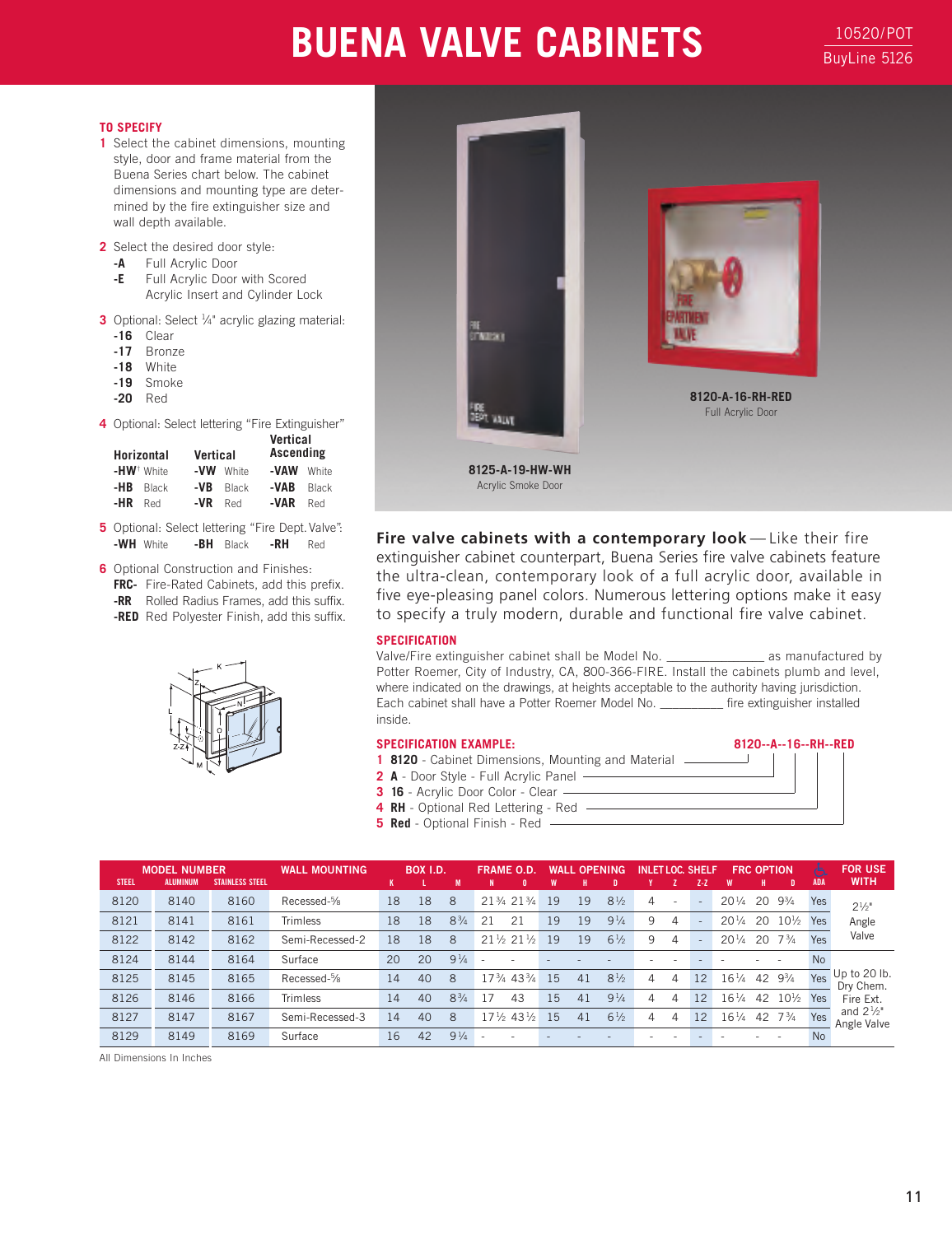### **DANA VALVE CABINETS**



**Fire valve cabinets with a clean look** — Like their fire extinguisher cabinet counterpart, Dana Series fire valve cabinets distinguish themselves with an exceptionally refined look that's achieved by concealing handles and hinges. Depending upon door style, glazing and other options chosen, a Dana Series cabinet can effortlessly blend into its surrounding environment or be unmistakably conspicuous.

#### **SPECIFICATION**

Valve /Fire extinguisher cabinet shall be Model No. \_\_\_\_\_\_\_\_\_\_\_ as manufactured by Potter Roemer, City of Industry, CA, 800-366-FIRE. Install the cabinets plumb and level, where indicated on the drawings, at heights acceptable to the authority having jurisdiction. Each cabinet shall have a Potter Roemer Model No. \_\_\_\_\_\_\_\_\_ fire extinguisher installed inside.

#### **SPECIFICATION EXAMPLE: 8220--F--RH**

| <b>1 8220</b> - Cabinet Dimensions, Mounting and Material — |
|-------------------------------------------------------------|
| <b>2 F</b> - Door Style - Solid Flush Panel —               |
| <b>2 RH</b> - Optional Lettering - Red $-$                  |

#### **TO SPECIFY**

- **1** Select the cabinet dimensions, mounting style, door and frame material from the Dana Series chart below. The cabinet dimensions and mounting type are determined by the fire extinguisher size and wall depth available.
- **2** Select the desired door style:
	- **-DV** Duo-Vertical Panel
	- **-DVL** Duo-Vertical Panel with Lock\*
	- **-F** Solid Flush Panel
	- **-FS** Solid Flush Panel with Cylinder Lock \*Furnished with Break Rite® Handle.
- **3** Optional: Select the glazing material:
	- **-1** Bronze Tempered Safety Glass
	- **-2** Smoke Tempered Safety Glass
	- **-4** Obscure Tempered Safety Glass
	- **-5** <sup>1</sup> ⁄4" Wire Inserted Glass
	- **-6** <sup>1</sup> <sup>1</sup>/<sub>8</sub>" Clear Acrylic
	- **-7** <sup>1</sup> ⁄8" Amber Acrylic
	- **-8** <sup>1</sup> ⁄8" White Acrylic
	- **-9** <sup>1</sup> ⁄8" Smoke Acrylic
	- $-10$   $\frac{1}{8}$ " Red Acrylic

**4** Optional: Select lettering "Fire Extinguisher":

| Horizontal   | Vertical     | Vertical<br><b>Ascending</b> |
|--------------|--------------|------------------------------|
| -HW White    | -VW<br>White | -VAW<br>White                |
| -HB          | -VB          | -VAB                         |
| <b>Black</b> | <b>Black</b> | <b>Black</b>                 |
| -HR          | -VR          | -VAR                         |
| Red          | Red          | Red                          |

**5** Optional: Select lettering "Fire Dept. Valve": **-WH** White **-BH** Black **-RH** Red

**6** Optional Construction and Finishes: **FRC-** Fire-Rated Cabinets, add this prefix. **-RR** Rolled Radius Frames, add this suffix. **-RED** Red Polyester Finish, add this suffix.



|              | <b>MODEL NUMBER</b> |                 | <b>WALL MOUNTING</b> |    | <b>BOX I.D.</b> |      | <b>FRAME O.D.</b> |                 |    |    |                |                |                | WALL OPENING INLETLOC. SHELF |                 | <b>FRC OPTION</b> |              |     | <b>FOR USE</b>                                                             |
|--------------|---------------------|-----------------|----------------------|----|-----------------|------|-------------------|-----------------|----|----|----------------|----------------|----------------|------------------------------|-----------------|-------------------|--------------|-----|----------------------------------------------------------------------------|
| <b>STEEL</b> | <b>ALUMINUM</b>     | STAINLESS STEEL |                      |    |                 | r M. |                   |                 |    |    |                |                |                | $Z - Z$                      | <b>AWZ</b>      |                   |              | ADÂ | <b>WITH</b>                                                                |
| 8220         | 8240                | 8260            | 5/8 Protrusion       | 18 | 18              | 8    | $20\frac{1}{2}$   | $20\frac{1}{2}$ | 19 | 19 | $8\frac{1}{2}$ | 9              | 4              | $\sim$                       | $20\frac{1}{4}$ | 20                | $9^{3}/_{4}$ | Yes | $2 \frac{1}{2}$ "<br>Angle Valve                                           |
| 8225         | 8245                | 8265            | 5/8 Protrusion       | 14 | 40              | 8    | 16½               | $42\frac{1}{2}$ | 15 | 41 | $8\frac{1}{2}$ | $\overline{a}$ | $\overline{4}$ | 12 <sup>°</sup>              | 16¼             | 42                | $9^{3}/_{4}$ | Yes | Up to 20 lb.<br>Dry Chem. Fire Ext.<br>and $2\frac{1}{2}$ "<br>Angle Valve |

All Dimensions In Inches

In the interest of public safety, Potter Roemer provides tempered safety glass exclusively, when glass is specified.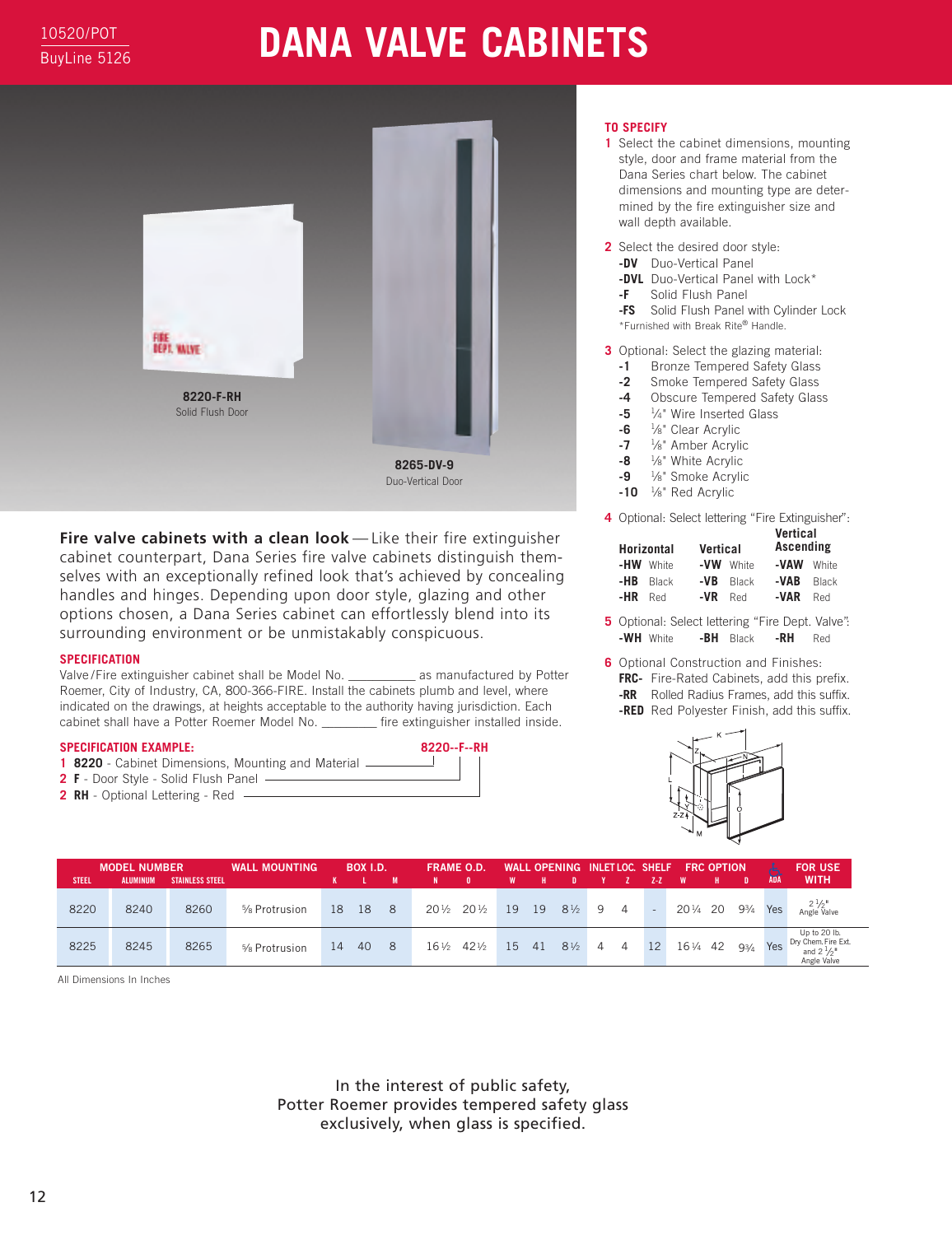# **DETENTION/INSTITUTION CABINETS**

10520/POT BuyLine 5126









**Potter Roemer Detention Series Cabinets** provide the specifier with the substantial unitized design of 12 gauge cold-rolled steel construction for *maximum security* facilities. All corners are mitered and ground smooth to eliminate any dangerous projections. The heavy-duty continuous hinge adds to the secure features of these cabinets.

\*Security locks provided as specified.

#### **SPECIFICATION**

Detention Cabinet shall be Model No. **Example 2** as manufactured by Potter Roemer, City of Industry, CA, 800-366-FIRE. Install the cabinet plumb and level, where indicated on the drawings at heights acceptable to the authority having jurisdiction. Regularly furnished: 12 gauge powder-coated with a thermally-fused white polyester finished steel box, 12 gauge flat steel door and frame. Heavy-duty continuous hinge with brass pin. All corners mitered and ground smooth. Finished with white polyester coating. Furnished with provision for security-type lock, as required. Wall mounting, cabinet size and use as selected by model number.

| <b>FOR</b><br><b>USE AS</b> | <b>MODEL</b><br><b>NUMBER</b> | <b>WALL</b><br><b>MOUNTING</b> | <b>CAPACITY</b>                  | K. | <b>INSIDE BOX</b><br><b>DIMENSIONS</b> | M              | N                              | <b>OVERALL</b><br><b>FRAME</b><br>$\mathbf{0}$ | W  | <b>REQUIRED</b> | <b>WALL OPENING</b><br>D | W              | <b>LOCATION</b> | <b>INLET</b> |                | <b>SHELF</b><br>$Z-Z$    | 占<br><b>ADA</b> | Ø<br><b>FRC</b> |
|-----------------------------|-------------------------------|--------------------------------|----------------------------------|----|----------------------------------------|----------------|--------------------------------|------------------------------------------------|----|-----------------|--------------------------|----------------|-----------------|--------------|----------------|--------------------------|-----------------|-----------------|
| Hose                        | DC-1002                       | Recessed                       | 100' Hose Unit                   | 24 | 30                                     | $5\frac{1}{2}$ | $27\frac{3}{4}$                | $33\frac{3}{4}$                                | 25 | 31              | 6                        | 4              | $2^{3/4}$       |              |                | $\overline{\phantom{a}}$ | <b>Yes</b>      | Yes             |
| Cabinet                     | DC-1052                       | Surface                        |                                  | 24 | 30                                     | $5\frac{1}{2}$ |                                |                                                |    |                 |                          |                |                 |              |                | $\sim$                   | N <sub>o</sub>  | <b>No</b>       |
| Hose and                    | DC-1302                       | Recessed                       | 100' Hose Unit.                  | 30 | 30                                     | 8              | $33\frac{3}{4}$                | $33\frac{3}{4}$                                | 31 | 31              | $8\frac{1}{2}$           | $\overline{4}$ | 4               |              |                | ٠                        | <b>Yes</b>      | Yes             |
| Extinguisher<br>Cabinet     | DC-1352                       | Surface                        | $2\frac{1}{2}$ Gal. Water Ext.   | 30 | 30                                     | 8              |                                |                                                |    |                 |                          |                |                 |              |                | $\overline{\phantom{a}}$ | <b>No</b>       | <b>No</b>       |
|                             | DC-1704                       | Recessed                       | 10 Lb. Dry Chem. Ext.            | 9  | 24                                     | 8              | $12\frac{3}{4}$                | $27\frac{3}{4}$                                | 10 | 25              | $8\frac{1}{2}$           |                |                 |              |                | $\overline{\phantom{a}}$ | <b>Yes</b>      | Yes             |
| Extinguisher                | DC-1706                       | Recessed                       | 21/2 Gal. Water Ext.             | 12 | 27                                     | 8              | $15\frac{3}{4}$                | $30\frac{3}{4}$                                | 13 | 28              | $8\frac{1}{2}$           |                |                 |              |                | $\overline{\phantom{a}}$ | <b>Yes</b>      | Yes             |
| Cabinet                     | DC-1754                       | Surface                        | 10 Lb. Dry Chem. Ext.            | 9  | 24                                     | 8              |                                |                                                |    |                 |                          |                |                 |              |                | $\overline{\phantom{a}}$ | <b>No</b>       | <b>No</b>       |
|                             | DC-1756                       | Surface                        | 21/2 Gal. Water Ext.             | 12 | 27                                     | 8              |                                |                                                |    |                 |                          |                |                 |              |                | $\overline{\phantom{a}}$ | <b>No</b>       | <b>No</b>       |
| Valve                       | DC-1810                       | Recessed                       |                                  | 18 | 18                                     | 8              | $21\frac{3}{4}$                | $21\frac{3}{4}$                                | 19 | 19              | $8\frac{1}{2}$           | 9              | $\overline{4}$  |              |                | ٠                        | <b>Yes</b>      | Yes             |
| Cabinet                     | DC-1815                       | Surface                        | $2^{1/2}$ " Angle Valve          | 18 | 18                                     | 8              |                                |                                                |    |                 |                          |                |                 |              |                | ٠                        | <b>No</b>       | <b>No</b>       |
| Valve and                   | DC-1870                       | Recessed                       | $2\frac{1}{2}$ " Angle Valve     | 14 | 40                                     | 8              | 17 <sup>3</sup> / <sub>4</sub> | $43\frac{3}{4}$                                | 15 | 41              | $8\frac{1}{2}$           |                |                 | 4            | $\overline{4}$ | 12                       | Yes             | <b>Yes</b>      |
| Extinguisher<br>Cabinet     | DC-1875                       | Surface                        | $2\frac{1}{2}$ " Gal. Water Ext. | 14 | 40                                     | 8              |                                |                                                |    |                 |                          |                |                 |              |                | 12                       | <b>No</b>       | <b>No</b>       |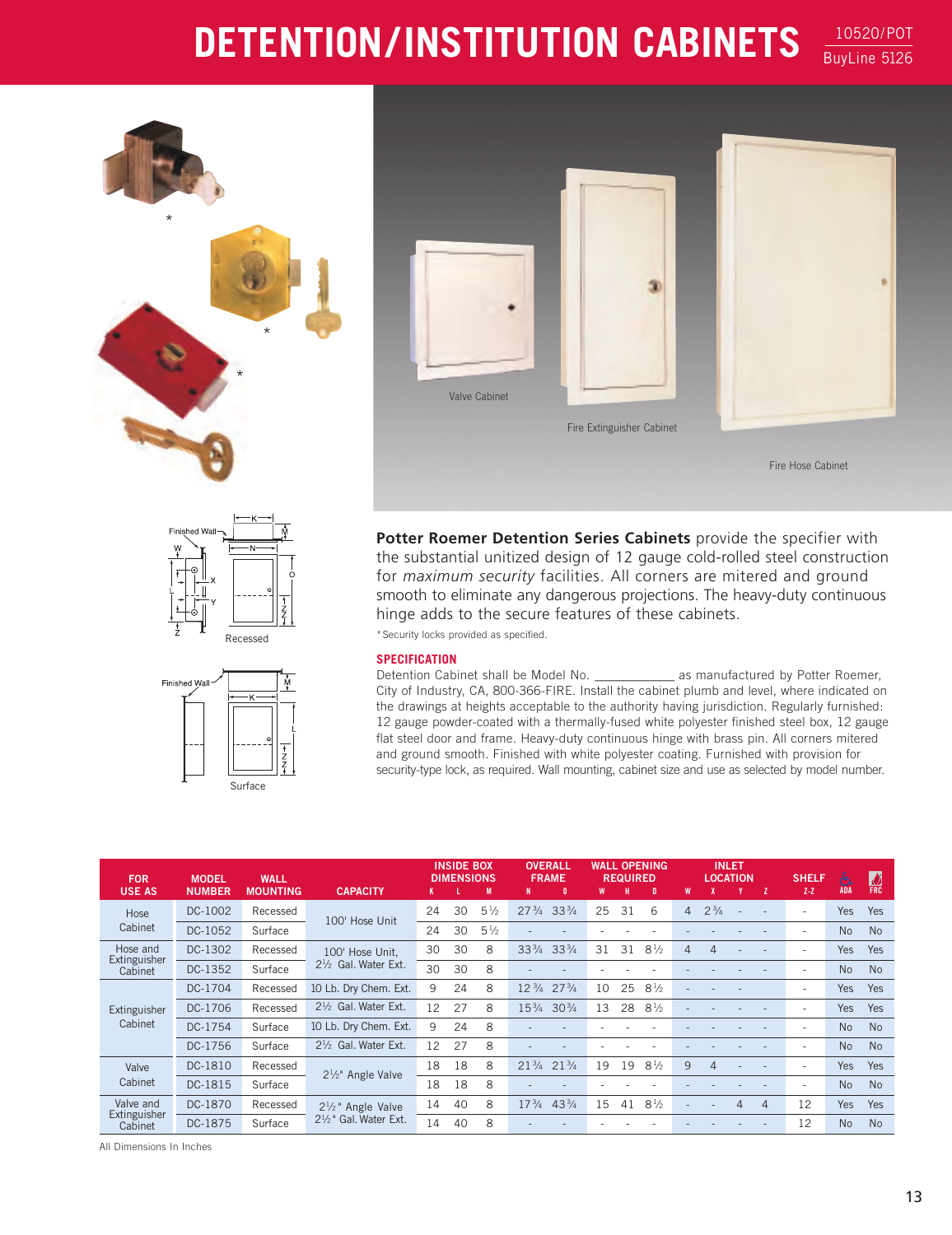### 10520/POT BuyLine 5126

### **ACCESSORIES**



Additional handle styles, alarms and security features available. Please specify.

#### **FIRE BLANKET CABINETS**

Potter Roemer offers fire blanket cabinets in different styles to meet varying installation requirements. All styles of cabinets are equipped with a woven fire blanket treated with fire resistant chemicals. Cabinets are constructed from heavyduty cold-rolled steel for durability and powder-coated with a thermally-fused recoatable red polyester finish with optional lettering. Select lettering below.



医

Chrome pull handle with roller catch. **MODEL NO. 1905**

Cast aluminum handle, red enamel finish, raised lettering, with roller catch. **MODEL NO. 1907**

**BREAK RITE** ® **HANDLE** With Break Glass Cabinets. **MODEL NO. BR04**



| <b>MODEL</b><br><b>NUMBER</b>                         | <b>WALL</b><br><b>MOUNTING</b>                                  | <b>BOX I.D.</b>                                         | <b>WALL</b><br><b>OPENING</b> | <b>EXTINGUISHER</b><br><b>COMPARTMENT SIZE</b> | <b>FOR USE WITH THESE</b><br><b>EXTINGUISHERS</b> | ረት.<br><b>ADA</b> | FRC |  |  |  |
|-------------------------------------------------------|-----------------------------------------------------------------|---------------------------------------------------------|-------------------------------|------------------------------------------------|---------------------------------------------------|-------------------|-----|--|--|--|
|                                                       | <b>FIRE BLANKET CABINET</b>                                     |                                                         |                               |                                                |                                                   |                   |     |  |  |  |
| 6601                                                  | Surface                                                         | $15 \times 10 \times 5$                                 | Includes blanket              |                                                |                                                   | No No             |     |  |  |  |
| 6602                                                  |                                                                 | 60 x 90                                                 | Fire blanket only             |                                                |                                                   | No No             |     |  |  |  |
| <b>WRAP-AROUND BLANKET CABINET (Includes blanket)</b> |                                                                 |                                                         |                               |                                                |                                                   |                   |     |  |  |  |
| 6603                                                  | Surface                                                         | $70\frac{1}{2} \times 5\frac{1}{4} \times 4\frac{1}{2}$ |                               |                                                |                                                   | No No             |     |  |  |  |
|                                                       | <b>FIRE BLANKET AND EXTINGUISHER CABINET (Includes blanket)</b> |                                                         |                               |                                                |                                                   |                   |     |  |  |  |
| 6605                                                  | Recessed-%                                                      | $14 \times 40 \times 8$                                 | $15 \times 41 \times 8$       | $14 \times 28 \times 8$                        | 3002-3020                                         | Yes Yes           |     |  |  |  |
| 6606                                                  | <b>Trimless</b>                                                 | $14 \times 40 \times 8$                                 | $15 \times 41 \times 9$       | $14 \times 28 \times 8$                        | 3002-3252                                         | Yes Yes           |     |  |  |  |
| 6607                                                  | Semi-Recessed                                                   | $14 \times 40 \times 8$                                 | $15 \times 41 \times 6$       | $14 \times 28 \times 8$                        | 3002-3320                                         | Yes Yes           |     |  |  |  |
| 6609                                                  | Surface                                                         | $16 \times 42 \times 9\frac{1}{2}$                      |                               | $16 \times 30 \times 9\frac{1}{2}$             | 3002-3410                                         | No No             |     |  |  |  |

#### **OPTIONAL MOUNTING BRACKETS**

For use with portable fire extinguishers when additional security is required due to vibration. Furnished with 16 gauge glossy polyester coated steel bracket with springtype band and/or rubber strap.

See extinguisher chart on page 15 for specification. **3903**

#### **DIE CUT LETTERING**



Reverse die cut lettering available by adding suffix "**R**" before model numbers shown above



#### **LABELS**





#### **PRINCIPLES OF SELECTING EXTINGUISHERS:**

- Type of potential fire hazard.
- Severity of potential fire hazard.
- Environmental conditions of potential fire hazard.
- Effectiveness of extinguisher on potential fire hazard.
- Training and physical capabilities of available personnel to operate extinguisher.
- Upkeep and maintenance requirements of extinguisher.

For further information, refer to NFPA 10–1999 edition.

|                                    | <b>FIRE CLASSIFICATIONS</b>                                         |                       |                                     |
|------------------------------------|---------------------------------------------------------------------|-----------------------|-------------------------------------|
| <b>TYPE OF FIRE</b>                | Wood, paper,<br>cloth, trash and<br>other ordinary<br>combustibles. | Flammable<br>liquids. | Energized<br>electric<br>equipment. |
| CLASS AND<br><b>I FTTFR SYMBOL</b> |                                                                     | B                     |                                     |
| PICTURE SYMBOL<br><b>AGENTS</b>    |                                                                     |                       |                                     |
| Multi-Purpose<br>Dry Chemical      | <b>Yes</b>                                                          | Yes                   | Yes                                 |
| Water                              | Yes                                                                 | <b>No</b>             | No                                  |
| <b>FFFP</b>                        | Yes                                                                 | Yes                   | No                                  |
| <b>BC Dry Chemical</b>             | No                                                                  | Yes                   | Yes                                 |
| Purple K<br>Dry Chemical           | No                                                                  | <b>Yes</b>            | Yes                                 |
| Carbon Dioxide                     | No                                                                  | <b>Yes</b>            | Yes                                 |
| Halotron 1                         | Yes                                                                 | Yes                   | Yes                                 |

#### **EXTINGUISHING AGENTS**

**ABC MULTI-PURPOSE** dry chemical is an effective agent in extinguishing class A, B, and C fires. The agent base is ammonium phosphate.

HALOTRON 1 is a "Clean Agent" HydroChloroFluoro-Carbon, discharged as a rapidly evaporating liquid, which leaves no residue. It effectively extinguishes Class A, B and C fires by cooling and smothering, and it will not conduct electricity back to the user.

**WATER** is an effective agent in extinguishing class A fires.

**FFFP** is an effective agent in extinguishing class A and B fires. Superior to water in wetting and penetration.

**BC DRY CHEMICAL** is an effective agent in extinguishing class B and C fires. The agent base is sodium bicarbonate.

**PURPLE-K** dry chemical is an effective agent in extinguishing class B and C fires. It is more effective than conventional agents. The agent base is potassium bicarbonate.

**CARBON DIOXIDE** is an effective agent in extinguishing class B and C fires. It will neither contaminate nor leave residue on materials which it extinguishes.

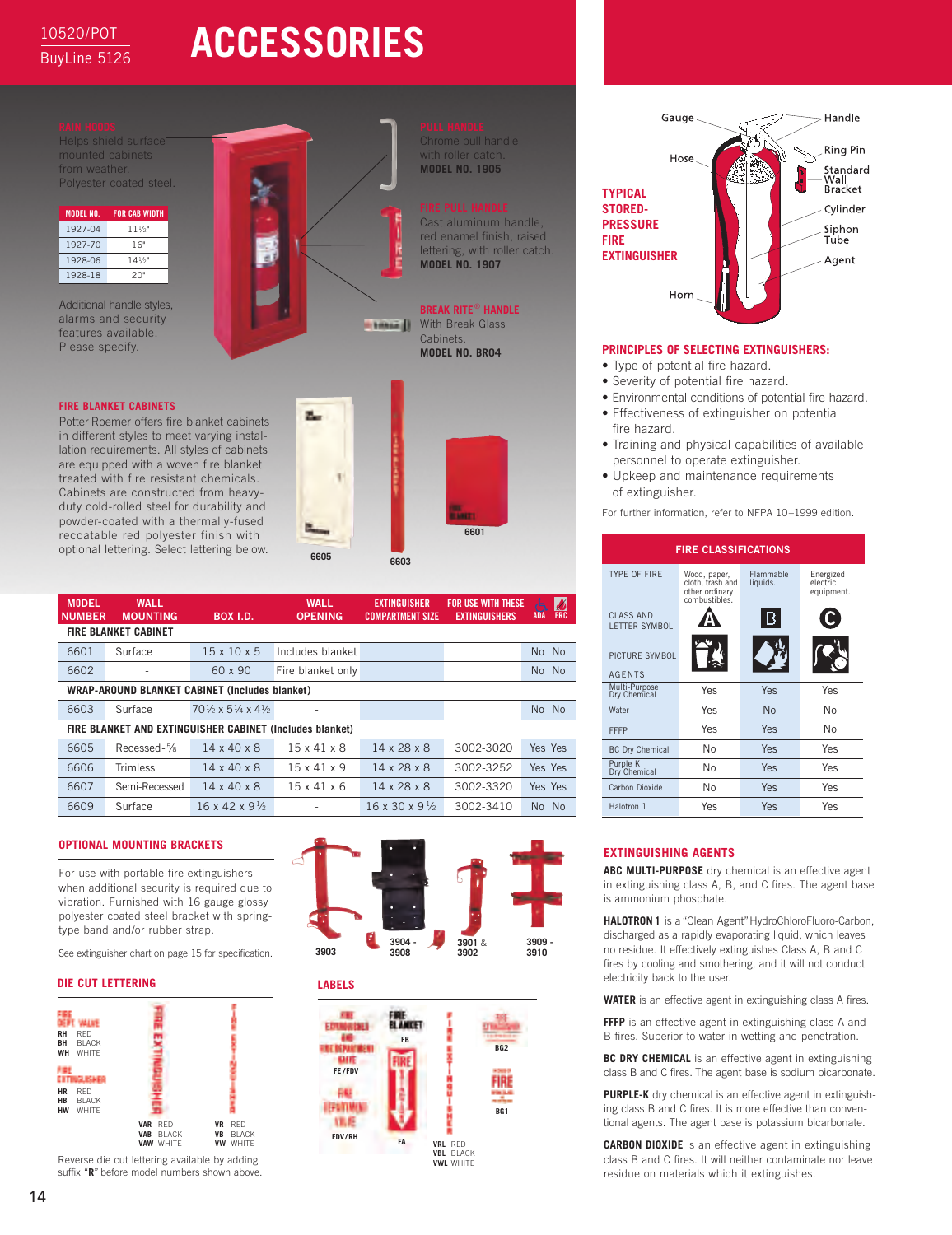### **PORTABLE EXTINGUISHERS**

10520/POT BuyLine 5126



**ABC MULTI-PURPOSE DRY CHEMICAL**: Used to provide protection against class A, B, and C fires; Red, glossy, polyester-coated steel cylinder with pressure gauge, wall mounting bracket, and hose or nozzle as indicated. Contents stored under pressure at approximately 195 P.S.I.

| <b>MODEL</b><br><b>NUMBER</b> | <b>NOMINAL</b><br><b>CAPACITY</b> | $\circledast$<br><b>RATING</b> | ≤FM><br><b>APPROVAL</b> | <b>HEIGHT</b>    | <b>CYLINDER</b><br><b>DIAMETER</b> | <b>RANGE OF</b><br><b>STREAM</b> | <b>TYPE</b><br><b>DISCHARGE</b> | <b>MODEL NUMBER</b> | <b>OPTIONAL MOUNTING BRACKETS</b><br><b>FITS SIZE</b> |
|-------------------------------|-----------------------------------|--------------------------------|-------------------------|------------------|------------------------------------|----------------------------------|---------------------------------|---------------------|-------------------------------------------------------|
| 3002                          | $2\frac{1}{2}$ lbs.               | 1A:10B:C                       | <b>YES</b>              | 143/7            | 3"                                 | $9' - 15'$                       | Nozzle                          | 3901                | 5 lb.                                                 |
| 3005                          | $5$ lbs.                          | 2A:10B:C                       | <b>YES</b>              | $15\frac{1}{4}$  | $4^{1/4}$                          | $12 - 18'$                       | Hose                            | 3902                | 6 lb.                                                 |
| 3005-3                        | $5$ lbs.                          | 3A:40B:C                       | N <sub>O</sub>          | $15\frac{1}{4}$  | $4^{1/4}$                          | $12 - 18'$                       | Hose                            | 3903                | 10 lb.                                                |
| 3006                          | 6 lbs.                            | 3A:40B:C                       | <b>YES</b>              | 16"              | 5"                                 | $15' - 21'$                      | Hose                            | 3904                | 20 lb.                                                |
| 3010                          | 10 lbs.                           | 4A:60B:C                       | <b>YES</b>              | 20"              | 5"                                 | $15' - 21'$                      | Hose                            | 3909                | 5, 6, 10 lb.                                          |
| 3020                          | 20 lbs.                           | 20A:120B:C                     | <b>YES</b>              | $23 \frac{1}{4}$ | 71                                 | $15 - 21'$                       | Hose                            | 3910                | 20 lb.                                                |

**HALOTRON 1**: EPA approved "Clean Agent" for class A, B, and C fires; Red, glossy, polyester-coated steel cylinder with discharge nozzle and bracket. Contents pressurized at approximately 125 P.S.I.

| <b>MODEL</b><br><b>NUMBER</b> | <b>NOMINAL</b><br><b>CAPACITY</b> | U)<br>®<br><b>RATING</b> | FM<br><b>APPROVAL</b> | <b>HEIGHT</b>   | <b>CYLINDER</b><br><b>DIAMETER</b> | <b>RANGE OF</b><br><b>STREAM</b> | <b>TYPE</b><br><b>DISCHARGE</b> |
|-------------------------------|-----------------------------------|--------------------------|-----------------------|-----------------|------------------------------------|----------------------------------|---------------------------------|
| 3101                          | $1.4$ lbs.                        | 1B:C                     | NO.                   | 10"             | $27\frac{1}{8}$                    | $6' - 8'$                        | Nozzle                          |
| 3102                          | $2.5$ lbs.                        | 2B:C                     | N <sub>O</sub>        | $14^{3}/$ "     | 3"                                 | $6' - 10'$                       | Nozzle                          |
| 3105                          | $5$ lbs.                          | 5B:C                     | NO.                   | $15\frac{1}{4}$ | $4^{1/2}$                          | $9' - 15'$                       | Nozzle                          |
| 3111                          | 11 lbs.                           | 1A:10B:C                 | N <sub>O</sub>        | $21\frac{1}{2}$ | 6"                                 | $9' - 15'$                       | Hose & Nozzle                   |
| 3115                          | 15.5 lbs.                         | 2A:10B:C                 | NO.                   | $21\frac{1}{2}$ | 6"                                 | $12 - 18'$                       | Hose & Nozzle                   |

### **Call for information on water mist "Clean Agent" and wet chemical "Kitchen Use" extinguishers**

**PRESSURIZED WATER / FFFP FOAM**\*: Used to provide protection against class A fires; Stainless steel shell with pressure gauge and wall mounting bracket (foam unit furnished with combination cartridge holder, cartridge, and nozzle). Shipped empty, to be charged at destination by authorized personnel.

| MODEL<br><b>NUMBER</b> | <b>NOMINAL</b><br><b>CAPACITY</b> | <b>BURATING</b> | (FM)<br><b>APPROVAL</b> | <b>HEIGHT</b>   | <b>CYLINDER</b><br><b>DIAMETER</b> | <b>RANGE OF</b><br><b>STREAM</b> | <b>TYPE</b><br><b>DISCHARGE</b> | <b>MODEL NUMBER</b> | <b>OPTIONAL MOUNTING BRACKETS</b><br><b>FITS SIZE</b> |
|------------------------|-----------------------------------|-----------------|-------------------------|-----------------|------------------------------------|----------------------------------|---------------------------------|---------------------|-------------------------------------------------------|
| 3202 (Water)           | $2\frac{1}{2}$ gals.              | 2A              | <b>YES</b>              | $24\frac{1}{2}$ |                                    | $45 - 55$                        | Hose                            | 3904                | $2\frac{1}{2}$ gals.                                  |
| 3252 (Foam)            | $2^{1/2}$ gals.                   | 3A:20B          | NO                      | $24\frac{1}{2}$ |                                    | $10 - 15'$                       | Hose                            |                     | * <b>OPTION: -AF</b> Anti-freeze charge               |

**BC DRY CHEMICAL:** Used to provide protection against class B and C fires; Same as multi-purpose shown above.

| <b>MODEL</b><br><b>NUMBER</b> | <b>NOMINAL</b><br><b>CAPACITY</b> | $\bigcirc \hspace{-3.08cm}\bigcirc$<br><b>RATING</b> | KFM<br><b>APPROVAL</b> | <b>HEIGHT</b>   | <b>CYLINDER</b><br><b>DIAMETER</b> | <b>RANGE OF</b><br><b>STREAM</b> | <b>TYPE</b><br><b>DISCHARGE</b> |
|-------------------------------|-----------------------------------|------------------------------------------------------|------------------------|-----------------|------------------------------------|----------------------------------|---------------------------------|
| 3302                          | $2\frac{1}{2}$ lbs.               | 10B:C                                                | <b>YES</b>             | 143/7           | 3"                                 | $9' - 15'$                       | Nozzle                          |
| 3305                          | $5$ lbs.                          | 10B:C                                                | <b>YES</b>             | $15\frac{1}{4}$ | $4^{1}/_{4}$ "                     | $12 - 18'$                       | Nozzle                          |
| 3305-3                        | $5\frac{1}{2}$ lbs.               | $40B:$ C                                             | N <sub>O</sub>         | $15\frac{1}{4}$ | $4^{1}/$                           | $12 - 18'$                       | Hose                            |
| 3306                          | 6 lbs.                            | $40B:$ C                                             | <b>YES</b>             | 163/7           | 5"                                 | $15' - 21'$                      | Hose                            |
| 3310                          | 10 lbs.                           | 60B:C                                                | <b>YES</b>             | 20"             | 5"                                 | $15' - 21'$                      | Hose                            |
| 3320                          | 20 lbs.                           | 120B:C                                               | <b>YES</b>             | $23^{1}/_{4}$ " | 7"                                 | $15 - 21'$                       | Hose                            |

3901 5 lb. 3902 6 lb. 3903 10 lb. 3904 20 lb. 3909 5, 6, 10 lb. 3910 20 lb. **OPTIONAL MOUNTING BRACKETS MODEL NUMBER FITS SIZE**

**CARBON DIOXIDE**: Used to provide protection against class B and C fires; Red, glossy, polyester-coated aluminum cylinder, with discharge horn and wall bracket. Contents pressurized at approximately 735 P.S.I.

| <b>MODEL</b><br><b>NUMBER</b> | <b>NOMINAL</b><br><b>CAPACITY</b> | <b>AD</b> RATING | FM<br><b>APPROVAL</b> | <b>HEIGHT</b> | <b>CYLINDER</b><br><b>DIAMETER</b> | וודנ      | <b>OVERALL RANGE OF</b><br><b>STREAM</b> | <b>TYPE</b><br><b>DISCHARGE</b> |
|-------------------------------|-----------------------------------|------------------|-----------------------|---------------|------------------------------------|-----------|------------------------------------------|---------------------------------|
| 3405                          | $5$ lbs.                          | 5B:C             | <b>YES</b>            | 173/7         | $5^{1/2}$                          | $8^{1/4}$ | $3' - 8'$                                | Horn                            |
| 3410                          | 10 lbs.                           | 10B:C            | <b>YES</b>            | 24"           | 7"                                 | 12"       | $3' - 8'$                                | Hose & Horn                     |
| 3415                          | $15$ lbs.                         | 10B:C            | <b>YES</b>            | 30"           | 7"                                 | 12"       | $3' - 8'$                                | Hose & Horn                     |
| 3420                          | 20 lbs.                           | 10B:C            | <b>YES</b>            | 30"           | 8"                                 | 13"       | $3' - 8'$                                | Hose & Horn                     |

| <b>MODEL NUMBER</b> | <b>OPTIONAL MOUNTING BRACKETS</b><br><b>FITS SIZE</b> |
|---------------------|-------------------------------------------------------|
| 3903                | 5 <sub>1b</sub>                                       |
| 3904                | 10. 15 lb.                                            |
| 3905                | $20$ lb.                                              |
| 3909                | 5 <sub>th</sub>                                       |